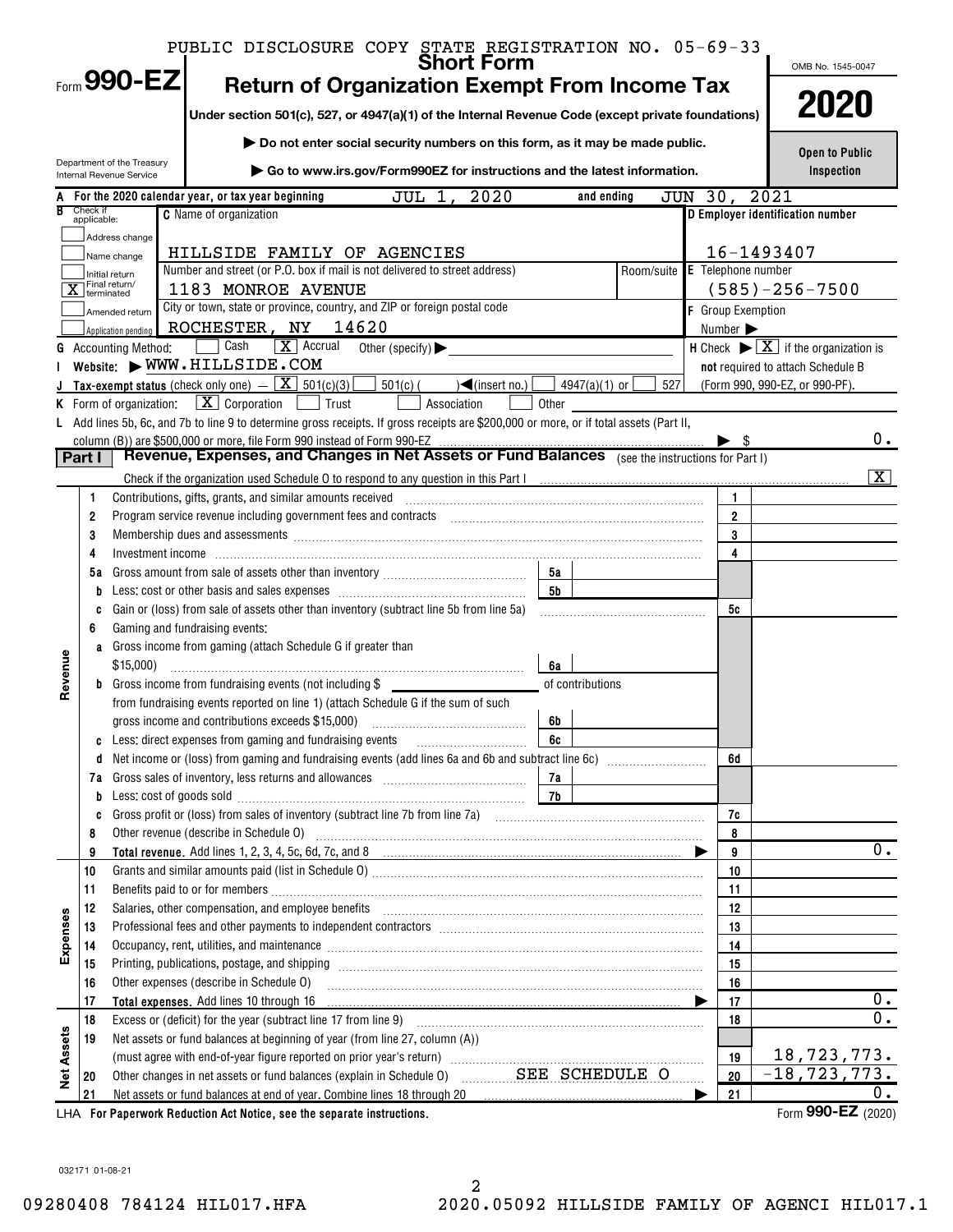|    | HILLSIDE FAMILY OF AGENCIES<br>Form 990-EZ (2020)                                                                                                                                                                                                                                              |                                          |                                            |                         | 16-1493407                               | Page 2                                                |
|----|------------------------------------------------------------------------------------------------------------------------------------------------------------------------------------------------------------------------------------------------------------------------------------------------|------------------------------------------|--------------------------------------------|-------------------------|------------------------------------------|-------------------------------------------------------|
|    | <b>Balance Sheets</b> (see the instructions for Part II)<br>Part II                                                                                                                                                                                                                            |                                          |                                            |                         |                                          |                                                       |
|    | Check if the organization used Schedule O to respond to any question in this Part II                                                                                                                                                                                                           |                                          |                                            |                         |                                          | $\overline{\mathbf{x}}$                               |
|    |                                                                                                                                                                                                                                                                                                |                                          | (A) Beginning of year                      |                         |                                          | (B) End of year                                       |
| 22 |                                                                                                                                                                                                                                                                                                |                                          | 811,582.                                   | 22                      |                                          | 0.                                                    |
| 23 |                                                                                                                                                                                                                                                                                                |                                          |                                            | 23                      |                                          |                                                       |
| 24 |                                                                                                                                                                                                                                                                                                |                                          | 51,664,389.                                | 24                      |                                          | $0$ .                                                 |
| 25 |                                                                                                                                                                                                                                                                                                |                                          | 52,475,971.                                | 25                      |                                          | $0$ .                                                 |
| 26 | Total liabilities (describe in Schedule 0) SEE SCHEDULE O                                                                                                                                                                                                                                      |                                          | 33,752,198.                                | 26                      |                                          | $0$ .                                                 |
| 27 | Net assets or fund balances (line 27 of column (B) must agree with line 21)                                                                                                                                                                                                                    |                                          | 18, 723, 773.                              | 27                      |                                          | $\overline{0}$ .                                      |
|    | Statement of Program Service Accomplishments (see the instructions for Part III)<br>Part III                                                                                                                                                                                                   |                                          |                                            |                         |                                          | <b>Expenses</b>                                       |
|    | Check if the organization used Schedule O to respond to any question in this Part III                                                                                                                                                                                                          |                                          |                                            | $\overline{\mathbf{X}}$ |                                          | (Required for section)<br>$501(c)(3)$ and $501(c)(4)$ |
|    | What is the organization's primary exempt purpose? SEE SCHEDULE O                                                                                                                                                                                                                              |                                          |                                            |                         |                                          | organizations; optional for                           |
|    | Describe the organization's program service accomplishments for each of its three largest program services, as measured by expenses. In a clear and concise<br>manner, describe the services provided, the number of persons benefited, and other relevant information for each program title. |                                          |                                            |                         | others.)                                 |                                                       |
|    | 28 NO PROGRAMMATIC ACTIVITIES WERE CONDUCTED DURING THE                                                                                                                                                                                                                                        |                                          |                                            |                         |                                          |                                                       |
|    | FILING YEAR, AS THE FILING ORGANIZATION WAS DISSOLVED                                                                                                                                                                                                                                          |                                          | ON                                         |                         |                                          |                                                       |
|    | 7/1/2020.                                                                                                                                                                                                                                                                                      |                                          |                                            |                         |                                          |                                                       |
|    |                                                                                                                                                                                                                                                                                                |                                          |                                            |                         |                                          |                                                       |
|    | (Grants \$                                                                                                                                                                                                                                                                                     |                                          |                                            |                         | 28a                                      |                                                       |
| 29 |                                                                                                                                                                                                                                                                                                |                                          |                                            |                         |                                          |                                                       |
|    |                                                                                                                                                                                                                                                                                                |                                          |                                            |                         |                                          |                                                       |
|    |                                                                                                                                                                                                                                                                                                |                                          |                                            |                         |                                          |                                                       |
|    | (Grants \$                                                                                                                                                                                                                                                                                     |                                          |                                            |                         | 29a                                      |                                                       |
| 30 |                                                                                                                                                                                                                                                                                                |                                          |                                            |                         |                                          |                                                       |
|    |                                                                                                                                                                                                                                                                                                |                                          |                                            |                         |                                          |                                                       |
|    |                                                                                                                                                                                                                                                                                                |                                          |                                            |                         |                                          |                                                       |
|    | (Grants \$                                                                                                                                                                                                                                                                                     |                                          |                                            |                         | 130a                                     |                                                       |
|    | 31 Other program services (describe in Schedule O)                                                                                                                                                                                                                                             |                                          |                                            |                         |                                          |                                                       |
|    | (Grants \$                                                                                                                                                                                                                                                                                     |                                          |                                            |                         | 131a                                     | $\overline{0}$ .                                      |
|    | 32 Total program service expenses (add lines 28a through 31a)<br>Part IV   List of Officers, Directors, Trustees, and Key Employees (list each one even if not compensated - see the instructions for Part IV)                                                                                 |                                          |                                            |                         | 32                                       |                                                       |
|    | Check if the organization used Schedule O to respond to any question in this Part IV                                                                                                                                                                                                           |                                          |                                            |                         |                                          | $\overline{\mathbf{X}}$                               |
|    |                                                                                                                                                                                                                                                                                                |                                          |                                            |                         |                                          |                                                       |
|    |                                                                                                                                                                                                                                                                                                | (b) Average hours<br>per week devoted to | (C) Reportable<br>compensation (Forms      |                         | (d) Health benefits,<br>contributions to | (e) Estimated<br>amount of other                      |
|    | (a) Name and title                                                                                                                                                                                                                                                                             | position                                 | W-2/1099-MISC)<br>(if not paid, enter -0-) |                         | employee benefit<br>plans, and deferred  | compensation                                          |
|    | CLAY C. ARNOLD                                                                                                                                                                                                                                                                                 |                                          |                                            |                         | compensation                             |                                                       |
|    | <b>GOVERNOR</b>                                                                                                                                                                                                                                                                                | 0.50                                     | $0$ .                                      |                         | $0$ .                                    | 0.                                                    |
|    | NANCY L. CASTRO                                                                                                                                                                                                                                                                                |                                          |                                            |                         |                                          |                                                       |
|    | <b>GOVERNOR</b>                                                                                                                                                                                                                                                                                | 0.50                                     | 0.                                         |                         | 0.                                       | 0.                                                    |
|    | DEBORAH DAUM                                                                                                                                                                                                                                                                                   |                                          |                                            |                         |                                          |                                                       |
|    | <b>GOVERNOR</b>                                                                                                                                                                                                                                                                                | 0.50                                     | $\mathbf 0$ .                              |                         | $\mathbf 0$ .                            | 0.                                                    |
|    | JOHN B. GIBSON                                                                                                                                                                                                                                                                                 |                                          |                                            |                         |                                          |                                                       |
|    |                                                                                                                                                                                                                                                                                                | 0.50                                     |                                            |                         |                                          |                                                       |
|    | <b>GOVERNOR</b>                                                                                                                                                                                                                                                                                |                                          | $\mathbf 0$ .                              |                         | $\mathbf 0$ .                            | 0.                                                    |
|    | WILLIAM GOODRICH                                                                                                                                                                                                                                                                               |                                          |                                            |                         |                                          |                                                       |
|    |                                                                                                                                                                                                                                                                                                |                                          |                                            |                         |                                          |                                                       |
|    | <b>GOVERNOR</b>                                                                                                                                                                                                                                                                                | 0.50                                     | $\mathbf 0$ .                              |                         | $\mathbf 0$ .                            | 0.                                                    |
|    | KEVIN N. HILL                                                                                                                                                                                                                                                                                  |                                          |                                            |                         |                                          |                                                       |
|    | <b>GOVERNOR</b>                                                                                                                                                                                                                                                                                | 0.50                                     | $\mathbf 0$ .                              |                         | $\mathbf 0$ .                            | 0.                                                    |
|    | VIVIAN LEWIS, M.D.                                                                                                                                                                                                                                                                             |                                          |                                            |                         |                                          |                                                       |
|    | <b>GOVERNOR</b>                                                                                                                                                                                                                                                                                | 0.50                                     | $\mathbf 0$ .                              |                         | $\mathbf 0$ .                            |                                                       |
|    | BARBARA MCMANUS                                                                                                                                                                                                                                                                                |                                          |                                            |                         |                                          | 0.                                                    |
|    | <b>GOVERNOR</b>                                                                                                                                                                                                                                                                                | 0.50                                     | $\mathbf 0$ .                              |                         | $\mathbf 0$ .                            |                                                       |
|    | JAMES K. MERKLEY                                                                                                                                                                                                                                                                               |                                          |                                            |                         |                                          |                                                       |
|    | <b>GOVERNOR</b>                                                                                                                                                                                                                                                                                | 0.50                                     | $\mathbf 0$ .                              |                         | $\mathbf 0$ .                            |                                                       |
|    | DUNCAN T. MOORE, PH.D.                                                                                                                                                                                                                                                                         |                                          |                                            |                         |                                          | 0.<br>0.                                              |
|    | GOVERNOR                                                                                                                                                                                                                                                                                       | 0.50                                     | $\mathbf 0$ .                              |                         | $\mathbf 0$ .                            |                                                       |
|    | RICHARD NOTARGIACOMO, MBA                                                                                                                                                                                                                                                                      |                                          |                                            |                         |                                          | 0.                                                    |
|    | <b>GOVERNOR</b>                                                                                                                                                                                                                                                                                | 0.50                                     | $\mathbf 0$ .                              |                         | $\mathbf 0$ .                            |                                                       |
|    | CHRISTOPHER J. RICHARDSON, D.O.                                                                                                                                                                                                                                                                |                                          |                                            |                         |                                          | 0.                                                    |
|    | <b>GOVERNOR</b>                                                                                                                                                                                                                                                                                | 0.50                                     | $0$ .                                      |                         | 0.                                       | 0.                                                    |

09280408 784124 HIL017.HFA 2020.05092 HILLSIDE FAMILY OF AGENCI HIL017.1

3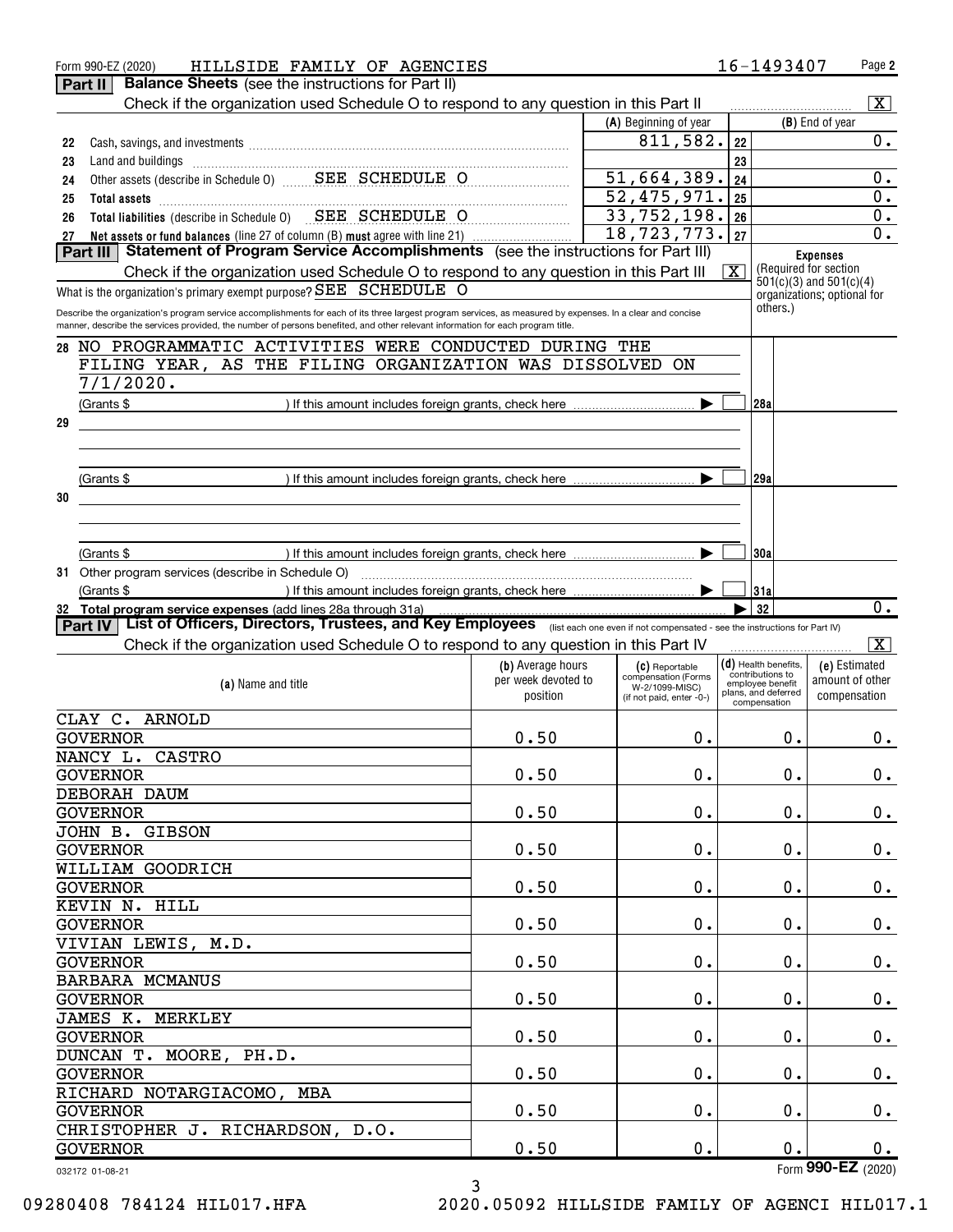| Did the organization engage in any significant activity not previously reported to the IRS? If "Yes," provide a detailed description of each<br>33<br>activity in Schedule O<br>33<br>Were any significant changes made to the organizing or governing documents? If "Yes," attach a conformed copy of the amended<br>34<br>34<br>documents if they reflect a change to the organization's name. Otherwise, explain the change on Schedule O. See instructions<br>35a Did the organization have unrelated business gross income of \$1,000 or more during the year from business activities (such as those reported<br>35a<br>35b<br>c Was the organization a section 501(c)(4), 501(c)(5), or 501(c)(6) organization subject to section 6033(e) notice, reporting, and proxy tax<br>35c<br>Did the organization undergo a liquidation, dissolution, termination, or significant disposition of net assets during the year? If "Yes,"<br>36<br>36<br>0.<br>37a Enter amount of political expenditures, direct or indirect, as described in the instructions $\Box$ $\Box$ $\Box$<br>37 b<br>38a Did the organization borrow from, or make any loans to, any officer, director, trustee, or key employee; or were any such loans made<br>38a<br>N/A<br>38 <sub>b</sub><br>Section 501(c)(7) organizations. Enter:<br>39<br>N/A<br>39a<br>N/A<br>39 <sub>b</sub><br>40a Section 501(c)(3) organizations. Enter amount of tax imposed on the organization during the year under:<br>0.<br><b>b</b> Section 501(c)(3), 501(c)(4), and 501(c)(29) organizations. Did the organization engage in any section 4958 excess benefit<br>transaction during the year, or did it engage in an excess benefit transaction in a prior year that has not been reported on any<br>40b<br>c Section $501(c)(3)$ , $501(c)(4)$ , and $501(c)(29)$ organizations. Enter amount of tax imposed on<br>0.<br>d Section 501(c)(3), 501(c)(4), and 501(c)(29) organizations. Enter amount of tax on line 40c reimbursed<br>$0$ .<br>by the organization<br>$\blacksquare$<br>e All organizations. At any time during the tax year, was the organization a party to a prohibited tax shelter<br>transaction? If "Yes," complete Form 8886-T<br>40e<br>41 List the states with which a copy of this return is filed $\triangleright$ NY<br>42a The organization's books are in care of $\blacktriangleright$ CHRISTOPHER PETERSON, CFO<br>Telephone no. $\blacktriangleright$ $585$ – $256$ – $7500$<br>Located at > 1183 MONROE AVENUE, ROCHESTER, NY<br>$ZIP + 4$ $\triangleright$ 14620<br><b>b</b> At any time during the calendar year, did the organization have an interest in or a signature or other authority<br>over a financial account in a foreign country (such as a bank account, securities account, or other financial<br>42b<br>account)?<br>If "Yes," enter the name of the foreign country<br>See the instructions for exceptions and filing requirements for FinCEN Form 114, Report of Foreign Bank and Financial Accounts (FBAR).<br>42c<br>If "Yes," enter the name of the foreign country<br>43<br>N/A<br>44a Did the organization maintain any donor advised funds during the year? If "Yes," Form 990 must be completed instead of<br>Form 990-EZ<br>44a<br><b>b</b> Did the organization operate one or more hospital facilities during the year? If "Yes," Form 990 must be completed instead<br>44b<br>44c | Yes No<br>х<br>х<br>х<br>N/R<br>х<br>X<br>Х<br>X<br>х<br>x<br>Yes No<br>X<br>х<br>Yes No<br>х | Part V<br>Other Information (Note the Schedule A and personal benefit contract statement requirements in the<br>instructions for Part V.) Check if the organization used Sch. O to respond to any question in this Part V |  |                         |
|-----------------------------------------------------------------------------------------------------------------------------------------------------------------------------------------------------------------------------------------------------------------------------------------------------------------------------------------------------------------------------------------------------------------------------------------------------------------------------------------------------------------------------------------------------------------------------------------------------------------------------------------------------------------------------------------------------------------------------------------------------------------------------------------------------------------------------------------------------------------------------------------------------------------------------------------------------------------------------------------------------------------------------------------------------------------------------------------------------------------------------------------------------------------------------------------------------------------------------------------------------------------------------------------------------------------------------------------------------------------------------------------------------------------------------------------------------------------------------------------------------------------------------------------------------------------------------------------------------------------------------------------------------------------------------------------------------------------------------------------------------------------------------------------------------------------------------------------------------------------------------------------------------------------------------------------------------------------------------------------------------------------------------------------------------------------------------------------------------------------------------------------------------------------------------------------------------------------------------------------------------------------------------------------------------------------------------------------------------------------------------------------------------------------------------------------------------------------------------------------------------------------------------------------------------------------------------------------------------------------------------------------------------------------------------------------------------------------------------------------------------------------------------------------------------------------------------------------------------------------------------------------------------------------------------------------------------------------------------------------------------------------------------------------------------------------------------------------------------------------------------------------------------------------------------------------------------------------------------------------------------------------------------------------------------------------------------------------------------------------------------------------------------------------|-----------------------------------------------------------------------------------------------|---------------------------------------------------------------------------------------------------------------------------------------------------------------------------------------------------------------------------|--|-------------------------|
|                                                                                                                                                                                                                                                                                                                                                                                                                                                                                                                                                                                                                                                                                                                                                                                                                                                                                                                                                                                                                                                                                                                                                                                                                                                                                                                                                                                                                                                                                                                                                                                                                                                                                                                                                                                                                                                                                                                                                                                                                                                                                                                                                                                                                                                                                                                                                                                                                                                                                                                                                                                                                                                                                                                                                                                                                                                                                                                                                                                                                                                                                                                                                                                                                                                                                                                                                                                                                 |                                                                                               |                                                                                                                                                                                                                           |  | $\overline{\mathbf{X}}$ |
|                                                                                                                                                                                                                                                                                                                                                                                                                                                                                                                                                                                                                                                                                                                                                                                                                                                                                                                                                                                                                                                                                                                                                                                                                                                                                                                                                                                                                                                                                                                                                                                                                                                                                                                                                                                                                                                                                                                                                                                                                                                                                                                                                                                                                                                                                                                                                                                                                                                                                                                                                                                                                                                                                                                                                                                                                                                                                                                                                                                                                                                                                                                                                                                                                                                                                                                                                                                                                 |                                                                                               |                                                                                                                                                                                                                           |  |                         |
|                                                                                                                                                                                                                                                                                                                                                                                                                                                                                                                                                                                                                                                                                                                                                                                                                                                                                                                                                                                                                                                                                                                                                                                                                                                                                                                                                                                                                                                                                                                                                                                                                                                                                                                                                                                                                                                                                                                                                                                                                                                                                                                                                                                                                                                                                                                                                                                                                                                                                                                                                                                                                                                                                                                                                                                                                                                                                                                                                                                                                                                                                                                                                                                                                                                                                                                                                                                                                 |                                                                                               |                                                                                                                                                                                                                           |  |                         |
|                                                                                                                                                                                                                                                                                                                                                                                                                                                                                                                                                                                                                                                                                                                                                                                                                                                                                                                                                                                                                                                                                                                                                                                                                                                                                                                                                                                                                                                                                                                                                                                                                                                                                                                                                                                                                                                                                                                                                                                                                                                                                                                                                                                                                                                                                                                                                                                                                                                                                                                                                                                                                                                                                                                                                                                                                                                                                                                                                                                                                                                                                                                                                                                                                                                                                                                                                                                                                 |                                                                                               |                                                                                                                                                                                                                           |  |                         |
|                                                                                                                                                                                                                                                                                                                                                                                                                                                                                                                                                                                                                                                                                                                                                                                                                                                                                                                                                                                                                                                                                                                                                                                                                                                                                                                                                                                                                                                                                                                                                                                                                                                                                                                                                                                                                                                                                                                                                                                                                                                                                                                                                                                                                                                                                                                                                                                                                                                                                                                                                                                                                                                                                                                                                                                                                                                                                                                                                                                                                                                                                                                                                                                                                                                                                                                                                                                                                 |                                                                                               |                                                                                                                                                                                                                           |  |                         |
|                                                                                                                                                                                                                                                                                                                                                                                                                                                                                                                                                                                                                                                                                                                                                                                                                                                                                                                                                                                                                                                                                                                                                                                                                                                                                                                                                                                                                                                                                                                                                                                                                                                                                                                                                                                                                                                                                                                                                                                                                                                                                                                                                                                                                                                                                                                                                                                                                                                                                                                                                                                                                                                                                                                                                                                                                                                                                                                                                                                                                                                                                                                                                                                                                                                                                                                                                                                                                 |                                                                                               |                                                                                                                                                                                                                           |  |                         |
|                                                                                                                                                                                                                                                                                                                                                                                                                                                                                                                                                                                                                                                                                                                                                                                                                                                                                                                                                                                                                                                                                                                                                                                                                                                                                                                                                                                                                                                                                                                                                                                                                                                                                                                                                                                                                                                                                                                                                                                                                                                                                                                                                                                                                                                                                                                                                                                                                                                                                                                                                                                                                                                                                                                                                                                                                                                                                                                                                                                                                                                                                                                                                                                                                                                                                                                                                                                                                 |                                                                                               |                                                                                                                                                                                                                           |  |                         |
|                                                                                                                                                                                                                                                                                                                                                                                                                                                                                                                                                                                                                                                                                                                                                                                                                                                                                                                                                                                                                                                                                                                                                                                                                                                                                                                                                                                                                                                                                                                                                                                                                                                                                                                                                                                                                                                                                                                                                                                                                                                                                                                                                                                                                                                                                                                                                                                                                                                                                                                                                                                                                                                                                                                                                                                                                                                                                                                                                                                                                                                                                                                                                                                                                                                                                                                                                                                                                 |                                                                                               |                                                                                                                                                                                                                           |  |                         |
|                                                                                                                                                                                                                                                                                                                                                                                                                                                                                                                                                                                                                                                                                                                                                                                                                                                                                                                                                                                                                                                                                                                                                                                                                                                                                                                                                                                                                                                                                                                                                                                                                                                                                                                                                                                                                                                                                                                                                                                                                                                                                                                                                                                                                                                                                                                                                                                                                                                                                                                                                                                                                                                                                                                                                                                                                                                                                                                                                                                                                                                                                                                                                                                                                                                                                                                                                                                                                 |                                                                                               |                                                                                                                                                                                                                           |  |                         |
|                                                                                                                                                                                                                                                                                                                                                                                                                                                                                                                                                                                                                                                                                                                                                                                                                                                                                                                                                                                                                                                                                                                                                                                                                                                                                                                                                                                                                                                                                                                                                                                                                                                                                                                                                                                                                                                                                                                                                                                                                                                                                                                                                                                                                                                                                                                                                                                                                                                                                                                                                                                                                                                                                                                                                                                                                                                                                                                                                                                                                                                                                                                                                                                                                                                                                                                                                                                                                 |                                                                                               |                                                                                                                                                                                                                           |  |                         |
|                                                                                                                                                                                                                                                                                                                                                                                                                                                                                                                                                                                                                                                                                                                                                                                                                                                                                                                                                                                                                                                                                                                                                                                                                                                                                                                                                                                                                                                                                                                                                                                                                                                                                                                                                                                                                                                                                                                                                                                                                                                                                                                                                                                                                                                                                                                                                                                                                                                                                                                                                                                                                                                                                                                                                                                                                                                                                                                                                                                                                                                                                                                                                                                                                                                                                                                                                                                                                 |                                                                                               |                                                                                                                                                                                                                           |  |                         |
|                                                                                                                                                                                                                                                                                                                                                                                                                                                                                                                                                                                                                                                                                                                                                                                                                                                                                                                                                                                                                                                                                                                                                                                                                                                                                                                                                                                                                                                                                                                                                                                                                                                                                                                                                                                                                                                                                                                                                                                                                                                                                                                                                                                                                                                                                                                                                                                                                                                                                                                                                                                                                                                                                                                                                                                                                                                                                                                                                                                                                                                                                                                                                                                                                                                                                                                                                                                                                 |                                                                                               |                                                                                                                                                                                                                           |  |                         |
|                                                                                                                                                                                                                                                                                                                                                                                                                                                                                                                                                                                                                                                                                                                                                                                                                                                                                                                                                                                                                                                                                                                                                                                                                                                                                                                                                                                                                                                                                                                                                                                                                                                                                                                                                                                                                                                                                                                                                                                                                                                                                                                                                                                                                                                                                                                                                                                                                                                                                                                                                                                                                                                                                                                                                                                                                                                                                                                                                                                                                                                                                                                                                                                                                                                                                                                                                                                                                 |                                                                                               |                                                                                                                                                                                                                           |  |                         |
|                                                                                                                                                                                                                                                                                                                                                                                                                                                                                                                                                                                                                                                                                                                                                                                                                                                                                                                                                                                                                                                                                                                                                                                                                                                                                                                                                                                                                                                                                                                                                                                                                                                                                                                                                                                                                                                                                                                                                                                                                                                                                                                                                                                                                                                                                                                                                                                                                                                                                                                                                                                                                                                                                                                                                                                                                                                                                                                                                                                                                                                                                                                                                                                                                                                                                                                                                                                                                 |                                                                                               |                                                                                                                                                                                                                           |  |                         |
|                                                                                                                                                                                                                                                                                                                                                                                                                                                                                                                                                                                                                                                                                                                                                                                                                                                                                                                                                                                                                                                                                                                                                                                                                                                                                                                                                                                                                                                                                                                                                                                                                                                                                                                                                                                                                                                                                                                                                                                                                                                                                                                                                                                                                                                                                                                                                                                                                                                                                                                                                                                                                                                                                                                                                                                                                                                                                                                                                                                                                                                                                                                                                                                                                                                                                                                                                                                                                 |                                                                                               |                                                                                                                                                                                                                           |  |                         |
|                                                                                                                                                                                                                                                                                                                                                                                                                                                                                                                                                                                                                                                                                                                                                                                                                                                                                                                                                                                                                                                                                                                                                                                                                                                                                                                                                                                                                                                                                                                                                                                                                                                                                                                                                                                                                                                                                                                                                                                                                                                                                                                                                                                                                                                                                                                                                                                                                                                                                                                                                                                                                                                                                                                                                                                                                                                                                                                                                                                                                                                                                                                                                                                                                                                                                                                                                                                                                 |                                                                                               |                                                                                                                                                                                                                           |  |                         |
|                                                                                                                                                                                                                                                                                                                                                                                                                                                                                                                                                                                                                                                                                                                                                                                                                                                                                                                                                                                                                                                                                                                                                                                                                                                                                                                                                                                                                                                                                                                                                                                                                                                                                                                                                                                                                                                                                                                                                                                                                                                                                                                                                                                                                                                                                                                                                                                                                                                                                                                                                                                                                                                                                                                                                                                                                                                                                                                                                                                                                                                                                                                                                                                                                                                                                                                                                                                                                 |                                                                                               |                                                                                                                                                                                                                           |  |                         |
|                                                                                                                                                                                                                                                                                                                                                                                                                                                                                                                                                                                                                                                                                                                                                                                                                                                                                                                                                                                                                                                                                                                                                                                                                                                                                                                                                                                                                                                                                                                                                                                                                                                                                                                                                                                                                                                                                                                                                                                                                                                                                                                                                                                                                                                                                                                                                                                                                                                                                                                                                                                                                                                                                                                                                                                                                                                                                                                                                                                                                                                                                                                                                                                                                                                                                                                                                                                                                 |                                                                                               |                                                                                                                                                                                                                           |  |                         |
|                                                                                                                                                                                                                                                                                                                                                                                                                                                                                                                                                                                                                                                                                                                                                                                                                                                                                                                                                                                                                                                                                                                                                                                                                                                                                                                                                                                                                                                                                                                                                                                                                                                                                                                                                                                                                                                                                                                                                                                                                                                                                                                                                                                                                                                                                                                                                                                                                                                                                                                                                                                                                                                                                                                                                                                                                                                                                                                                                                                                                                                                                                                                                                                                                                                                                                                                                                                                                 |                                                                                               |                                                                                                                                                                                                                           |  |                         |
|                                                                                                                                                                                                                                                                                                                                                                                                                                                                                                                                                                                                                                                                                                                                                                                                                                                                                                                                                                                                                                                                                                                                                                                                                                                                                                                                                                                                                                                                                                                                                                                                                                                                                                                                                                                                                                                                                                                                                                                                                                                                                                                                                                                                                                                                                                                                                                                                                                                                                                                                                                                                                                                                                                                                                                                                                                                                                                                                                                                                                                                                                                                                                                                                                                                                                                                                                                                                                 |                                                                                               |                                                                                                                                                                                                                           |  |                         |
|                                                                                                                                                                                                                                                                                                                                                                                                                                                                                                                                                                                                                                                                                                                                                                                                                                                                                                                                                                                                                                                                                                                                                                                                                                                                                                                                                                                                                                                                                                                                                                                                                                                                                                                                                                                                                                                                                                                                                                                                                                                                                                                                                                                                                                                                                                                                                                                                                                                                                                                                                                                                                                                                                                                                                                                                                                                                                                                                                                                                                                                                                                                                                                                                                                                                                                                                                                                                                 |                                                                                               |                                                                                                                                                                                                                           |  |                         |
|                                                                                                                                                                                                                                                                                                                                                                                                                                                                                                                                                                                                                                                                                                                                                                                                                                                                                                                                                                                                                                                                                                                                                                                                                                                                                                                                                                                                                                                                                                                                                                                                                                                                                                                                                                                                                                                                                                                                                                                                                                                                                                                                                                                                                                                                                                                                                                                                                                                                                                                                                                                                                                                                                                                                                                                                                                                                                                                                                                                                                                                                                                                                                                                                                                                                                                                                                                                                                 |                                                                                               |                                                                                                                                                                                                                           |  |                         |
|                                                                                                                                                                                                                                                                                                                                                                                                                                                                                                                                                                                                                                                                                                                                                                                                                                                                                                                                                                                                                                                                                                                                                                                                                                                                                                                                                                                                                                                                                                                                                                                                                                                                                                                                                                                                                                                                                                                                                                                                                                                                                                                                                                                                                                                                                                                                                                                                                                                                                                                                                                                                                                                                                                                                                                                                                                                                                                                                                                                                                                                                                                                                                                                                                                                                                                                                                                                                                 |                                                                                               |                                                                                                                                                                                                                           |  |                         |
|                                                                                                                                                                                                                                                                                                                                                                                                                                                                                                                                                                                                                                                                                                                                                                                                                                                                                                                                                                                                                                                                                                                                                                                                                                                                                                                                                                                                                                                                                                                                                                                                                                                                                                                                                                                                                                                                                                                                                                                                                                                                                                                                                                                                                                                                                                                                                                                                                                                                                                                                                                                                                                                                                                                                                                                                                                                                                                                                                                                                                                                                                                                                                                                                                                                                                                                                                                                                                 |                                                                                               |                                                                                                                                                                                                                           |  |                         |
|                                                                                                                                                                                                                                                                                                                                                                                                                                                                                                                                                                                                                                                                                                                                                                                                                                                                                                                                                                                                                                                                                                                                                                                                                                                                                                                                                                                                                                                                                                                                                                                                                                                                                                                                                                                                                                                                                                                                                                                                                                                                                                                                                                                                                                                                                                                                                                                                                                                                                                                                                                                                                                                                                                                                                                                                                                                                                                                                                                                                                                                                                                                                                                                                                                                                                                                                                                                                                 |                                                                                               |                                                                                                                                                                                                                           |  |                         |
|                                                                                                                                                                                                                                                                                                                                                                                                                                                                                                                                                                                                                                                                                                                                                                                                                                                                                                                                                                                                                                                                                                                                                                                                                                                                                                                                                                                                                                                                                                                                                                                                                                                                                                                                                                                                                                                                                                                                                                                                                                                                                                                                                                                                                                                                                                                                                                                                                                                                                                                                                                                                                                                                                                                                                                                                                                                                                                                                                                                                                                                                                                                                                                                                                                                                                                                                                                                                                 |                                                                                               |                                                                                                                                                                                                                           |  |                         |
|                                                                                                                                                                                                                                                                                                                                                                                                                                                                                                                                                                                                                                                                                                                                                                                                                                                                                                                                                                                                                                                                                                                                                                                                                                                                                                                                                                                                                                                                                                                                                                                                                                                                                                                                                                                                                                                                                                                                                                                                                                                                                                                                                                                                                                                                                                                                                                                                                                                                                                                                                                                                                                                                                                                                                                                                                                                                                                                                                                                                                                                                                                                                                                                                                                                                                                                                                                                                                 |                                                                                               |                                                                                                                                                                                                                           |  |                         |
|                                                                                                                                                                                                                                                                                                                                                                                                                                                                                                                                                                                                                                                                                                                                                                                                                                                                                                                                                                                                                                                                                                                                                                                                                                                                                                                                                                                                                                                                                                                                                                                                                                                                                                                                                                                                                                                                                                                                                                                                                                                                                                                                                                                                                                                                                                                                                                                                                                                                                                                                                                                                                                                                                                                                                                                                                                                                                                                                                                                                                                                                                                                                                                                                                                                                                                                                                                                                                 |                                                                                               |                                                                                                                                                                                                                           |  |                         |
|                                                                                                                                                                                                                                                                                                                                                                                                                                                                                                                                                                                                                                                                                                                                                                                                                                                                                                                                                                                                                                                                                                                                                                                                                                                                                                                                                                                                                                                                                                                                                                                                                                                                                                                                                                                                                                                                                                                                                                                                                                                                                                                                                                                                                                                                                                                                                                                                                                                                                                                                                                                                                                                                                                                                                                                                                                                                                                                                                                                                                                                                                                                                                                                                                                                                                                                                                                                                                 |                                                                                               |                                                                                                                                                                                                                           |  |                         |
|                                                                                                                                                                                                                                                                                                                                                                                                                                                                                                                                                                                                                                                                                                                                                                                                                                                                                                                                                                                                                                                                                                                                                                                                                                                                                                                                                                                                                                                                                                                                                                                                                                                                                                                                                                                                                                                                                                                                                                                                                                                                                                                                                                                                                                                                                                                                                                                                                                                                                                                                                                                                                                                                                                                                                                                                                                                                                                                                                                                                                                                                                                                                                                                                                                                                                                                                                                                                                 |                                                                                               |                                                                                                                                                                                                                           |  |                         |
|                                                                                                                                                                                                                                                                                                                                                                                                                                                                                                                                                                                                                                                                                                                                                                                                                                                                                                                                                                                                                                                                                                                                                                                                                                                                                                                                                                                                                                                                                                                                                                                                                                                                                                                                                                                                                                                                                                                                                                                                                                                                                                                                                                                                                                                                                                                                                                                                                                                                                                                                                                                                                                                                                                                                                                                                                                                                                                                                                                                                                                                                                                                                                                                                                                                                                                                                                                                                                 |                                                                                               |                                                                                                                                                                                                                           |  |                         |
|                                                                                                                                                                                                                                                                                                                                                                                                                                                                                                                                                                                                                                                                                                                                                                                                                                                                                                                                                                                                                                                                                                                                                                                                                                                                                                                                                                                                                                                                                                                                                                                                                                                                                                                                                                                                                                                                                                                                                                                                                                                                                                                                                                                                                                                                                                                                                                                                                                                                                                                                                                                                                                                                                                                                                                                                                                                                                                                                                                                                                                                                                                                                                                                                                                                                                                                                                                                                                 |                                                                                               |                                                                                                                                                                                                                           |  |                         |
|                                                                                                                                                                                                                                                                                                                                                                                                                                                                                                                                                                                                                                                                                                                                                                                                                                                                                                                                                                                                                                                                                                                                                                                                                                                                                                                                                                                                                                                                                                                                                                                                                                                                                                                                                                                                                                                                                                                                                                                                                                                                                                                                                                                                                                                                                                                                                                                                                                                                                                                                                                                                                                                                                                                                                                                                                                                                                                                                                                                                                                                                                                                                                                                                                                                                                                                                                                                                                 |                                                                                               |                                                                                                                                                                                                                           |  |                         |
|                                                                                                                                                                                                                                                                                                                                                                                                                                                                                                                                                                                                                                                                                                                                                                                                                                                                                                                                                                                                                                                                                                                                                                                                                                                                                                                                                                                                                                                                                                                                                                                                                                                                                                                                                                                                                                                                                                                                                                                                                                                                                                                                                                                                                                                                                                                                                                                                                                                                                                                                                                                                                                                                                                                                                                                                                                                                                                                                                                                                                                                                                                                                                                                                                                                                                                                                                                                                                 |                                                                                               |                                                                                                                                                                                                                           |  |                         |
|                                                                                                                                                                                                                                                                                                                                                                                                                                                                                                                                                                                                                                                                                                                                                                                                                                                                                                                                                                                                                                                                                                                                                                                                                                                                                                                                                                                                                                                                                                                                                                                                                                                                                                                                                                                                                                                                                                                                                                                                                                                                                                                                                                                                                                                                                                                                                                                                                                                                                                                                                                                                                                                                                                                                                                                                                                                                                                                                                                                                                                                                                                                                                                                                                                                                                                                                                                                                                 |                                                                                               |                                                                                                                                                                                                                           |  |                         |
|                                                                                                                                                                                                                                                                                                                                                                                                                                                                                                                                                                                                                                                                                                                                                                                                                                                                                                                                                                                                                                                                                                                                                                                                                                                                                                                                                                                                                                                                                                                                                                                                                                                                                                                                                                                                                                                                                                                                                                                                                                                                                                                                                                                                                                                                                                                                                                                                                                                                                                                                                                                                                                                                                                                                                                                                                                                                                                                                                                                                                                                                                                                                                                                                                                                                                                                                                                                                                 |                                                                                               |                                                                                                                                                                                                                           |  |                         |
|                                                                                                                                                                                                                                                                                                                                                                                                                                                                                                                                                                                                                                                                                                                                                                                                                                                                                                                                                                                                                                                                                                                                                                                                                                                                                                                                                                                                                                                                                                                                                                                                                                                                                                                                                                                                                                                                                                                                                                                                                                                                                                                                                                                                                                                                                                                                                                                                                                                                                                                                                                                                                                                                                                                                                                                                                                                                                                                                                                                                                                                                                                                                                                                                                                                                                                                                                                                                                 |                                                                                               |                                                                                                                                                                                                                           |  |                         |
|                                                                                                                                                                                                                                                                                                                                                                                                                                                                                                                                                                                                                                                                                                                                                                                                                                                                                                                                                                                                                                                                                                                                                                                                                                                                                                                                                                                                                                                                                                                                                                                                                                                                                                                                                                                                                                                                                                                                                                                                                                                                                                                                                                                                                                                                                                                                                                                                                                                                                                                                                                                                                                                                                                                                                                                                                                                                                                                                                                                                                                                                                                                                                                                                                                                                                                                                                                                                                 |                                                                                               |                                                                                                                                                                                                                           |  |                         |
|                                                                                                                                                                                                                                                                                                                                                                                                                                                                                                                                                                                                                                                                                                                                                                                                                                                                                                                                                                                                                                                                                                                                                                                                                                                                                                                                                                                                                                                                                                                                                                                                                                                                                                                                                                                                                                                                                                                                                                                                                                                                                                                                                                                                                                                                                                                                                                                                                                                                                                                                                                                                                                                                                                                                                                                                                                                                                                                                                                                                                                                                                                                                                                                                                                                                                                                                                                                                                 |                                                                                               |                                                                                                                                                                                                                           |  |                         |
|                                                                                                                                                                                                                                                                                                                                                                                                                                                                                                                                                                                                                                                                                                                                                                                                                                                                                                                                                                                                                                                                                                                                                                                                                                                                                                                                                                                                                                                                                                                                                                                                                                                                                                                                                                                                                                                                                                                                                                                                                                                                                                                                                                                                                                                                                                                                                                                                                                                                                                                                                                                                                                                                                                                                                                                                                                                                                                                                                                                                                                                                                                                                                                                                                                                                                                                                                                                                                 |                                                                                               |                                                                                                                                                                                                                           |  |                         |
|                                                                                                                                                                                                                                                                                                                                                                                                                                                                                                                                                                                                                                                                                                                                                                                                                                                                                                                                                                                                                                                                                                                                                                                                                                                                                                                                                                                                                                                                                                                                                                                                                                                                                                                                                                                                                                                                                                                                                                                                                                                                                                                                                                                                                                                                                                                                                                                                                                                                                                                                                                                                                                                                                                                                                                                                                                                                                                                                                                                                                                                                                                                                                                                                                                                                                                                                                                                                                 |                                                                                               |                                                                                                                                                                                                                           |  |                         |
|                                                                                                                                                                                                                                                                                                                                                                                                                                                                                                                                                                                                                                                                                                                                                                                                                                                                                                                                                                                                                                                                                                                                                                                                                                                                                                                                                                                                                                                                                                                                                                                                                                                                                                                                                                                                                                                                                                                                                                                                                                                                                                                                                                                                                                                                                                                                                                                                                                                                                                                                                                                                                                                                                                                                                                                                                                                                                                                                                                                                                                                                                                                                                                                                                                                                                                                                                                                                                 |                                                                                               |                                                                                                                                                                                                                           |  |                         |
|                                                                                                                                                                                                                                                                                                                                                                                                                                                                                                                                                                                                                                                                                                                                                                                                                                                                                                                                                                                                                                                                                                                                                                                                                                                                                                                                                                                                                                                                                                                                                                                                                                                                                                                                                                                                                                                                                                                                                                                                                                                                                                                                                                                                                                                                                                                                                                                                                                                                                                                                                                                                                                                                                                                                                                                                                                                                                                                                                                                                                                                                                                                                                                                                                                                                                                                                                                                                                 |                                                                                               |                                                                                                                                                                                                                           |  |                         |
|                                                                                                                                                                                                                                                                                                                                                                                                                                                                                                                                                                                                                                                                                                                                                                                                                                                                                                                                                                                                                                                                                                                                                                                                                                                                                                                                                                                                                                                                                                                                                                                                                                                                                                                                                                                                                                                                                                                                                                                                                                                                                                                                                                                                                                                                                                                                                                                                                                                                                                                                                                                                                                                                                                                                                                                                                                                                                                                                                                                                                                                                                                                                                                                                                                                                                                                                                                                                                 |                                                                                               |                                                                                                                                                                                                                           |  |                         |
|                                                                                                                                                                                                                                                                                                                                                                                                                                                                                                                                                                                                                                                                                                                                                                                                                                                                                                                                                                                                                                                                                                                                                                                                                                                                                                                                                                                                                                                                                                                                                                                                                                                                                                                                                                                                                                                                                                                                                                                                                                                                                                                                                                                                                                                                                                                                                                                                                                                                                                                                                                                                                                                                                                                                                                                                                                                                                                                                                                                                                                                                                                                                                                                                                                                                                                                                                                                                                 |                                                                                               |                                                                                                                                                                                                                           |  |                         |
|                                                                                                                                                                                                                                                                                                                                                                                                                                                                                                                                                                                                                                                                                                                                                                                                                                                                                                                                                                                                                                                                                                                                                                                                                                                                                                                                                                                                                                                                                                                                                                                                                                                                                                                                                                                                                                                                                                                                                                                                                                                                                                                                                                                                                                                                                                                                                                                                                                                                                                                                                                                                                                                                                                                                                                                                                                                                                                                                                                                                                                                                                                                                                                                                                                                                                                                                                                                                                 |                                                                                               |                                                                                                                                                                                                                           |  |                         |
|                                                                                                                                                                                                                                                                                                                                                                                                                                                                                                                                                                                                                                                                                                                                                                                                                                                                                                                                                                                                                                                                                                                                                                                                                                                                                                                                                                                                                                                                                                                                                                                                                                                                                                                                                                                                                                                                                                                                                                                                                                                                                                                                                                                                                                                                                                                                                                                                                                                                                                                                                                                                                                                                                                                                                                                                                                                                                                                                                                                                                                                                                                                                                                                                                                                                                                                                                                                                                 |                                                                                               |                                                                                                                                                                                                                           |  |                         |
|                                                                                                                                                                                                                                                                                                                                                                                                                                                                                                                                                                                                                                                                                                                                                                                                                                                                                                                                                                                                                                                                                                                                                                                                                                                                                                                                                                                                                                                                                                                                                                                                                                                                                                                                                                                                                                                                                                                                                                                                                                                                                                                                                                                                                                                                                                                                                                                                                                                                                                                                                                                                                                                                                                                                                                                                                                                                                                                                                                                                                                                                                                                                                                                                                                                                                                                                                                                                                 | X<br>X                                                                                        |                                                                                                                                                                                                                           |  |                         |
|                                                                                                                                                                                                                                                                                                                                                                                                                                                                                                                                                                                                                                                                                                                                                                                                                                                                                                                                                                                                                                                                                                                                                                                                                                                                                                                                                                                                                                                                                                                                                                                                                                                                                                                                                                                                                                                                                                                                                                                                                                                                                                                                                                                                                                                                                                                                                                                                                                                                                                                                                                                                                                                                                                                                                                                                                                                                                                                                                                                                                                                                                                                                                                                                                                                                                                                                                                                                                 |                                                                                               |                                                                                                                                                                                                                           |  |                         |
| d If "Yes" to line 44c, has the organization filed a Form 720 to report these payments? If "No," provide an explanation                                                                                                                                                                                                                                                                                                                                                                                                                                                                                                                                                                                                                                                                                                                                                                                                                                                                                                                                                                                                                                                                                                                                                                                                                                                                                                                                                                                                                                                                                                                                                                                                                                                                                                                                                                                                                                                                                                                                                                                                                                                                                                                                                                                                                                                                                                                                                                                                                                                                                                                                                                                                                                                                                                                                                                                                                                                                                                                                                                                                                                                                                                                                                                                                                                                                                         |                                                                                               |                                                                                                                                                                                                                           |  |                         |
| 44d                                                                                                                                                                                                                                                                                                                                                                                                                                                                                                                                                                                                                                                                                                                                                                                                                                                                                                                                                                                                                                                                                                                                                                                                                                                                                                                                                                                                                                                                                                                                                                                                                                                                                                                                                                                                                                                                                                                                                                                                                                                                                                                                                                                                                                                                                                                                                                                                                                                                                                                                                                                                                                                                                                                                                                                                                                                                                                                                                                                                                                                                                                                                                                                                                                                                                                                                                                                                             | х                                                                                             |                                                                                                                                                                                                                           |  |                         |
| 45a                                                                                                                                                                                                                                                                                                                                                                                                                                                                                                                                                                                                                                                                                                                                                                                                                                                                                                                                                                                                                                                                                                                                                                                                                                                                                                                                                                                                                                                                                                                                                                                                                                                                                                                                                                                                                                                                                                                                                                                                                                                                                                                                                                                                                                                                                                                                                                                                                                                                                                                                                                                                                                                                                                                                                                                                                                                                                                                                                                                                                                                                                                                                                                                                                                                                                                                                                                                                             |                                                                                               |                                                                                                                                                                                                                           |  |                         |
| b Did the organization receive any payment from or engage in any transaction with a controlled entity within the meaning of section<br>45b                                                                                                                                                                                                                                                                                                                                                                                                                                                                                                                                                                                                                                                                                                                                                                                                                                                                                                                                                                                                                                                                                                                                                                                                                                                                                                                                                                                                                                                                                                                                                                                                                                                                                                                                                                                                                                                                                                                                                                                                                                                                                                                                                                                                                                                                                                                                                                                                                                                                                                                                                                                                                                                                                                                                                                                                                                                                                                                                                                                                                                                                                                                                                                                                                                                                      |                                                                                               |                                                                                                                                                                                                                           |  |                         |
|                                                                                                                                                                                                                                                                                                                                                                                                                                                                                                                                                                                                                                                                                                                                                                                                                                                                                                                                                                                                                                                                                                                                                                                                                                                                                                                                                                                                                                                                                                                                                                                                                                                                                                                                                                                                                                                                                                                                                                                                                                                                                                                                                                                                                                                                                                                                                                                                                                                                                                                                                                                                                                                                                                                                                                                                                                                                                                                                                                                                                                                                                                                                                                                                                                                                                                                                                                                                                 | Form 990-EZ (2020)                                                                            |                                                                                                                                                                                                                           |  |                         |

4

 $_{\rm Form}$  990-EZ (2020) THILLSIDE FAMILY OF AGENCIES  $16$ -1493407  $_{\rm Page}$ 

032173 01-08-21

09280408 784124 HIL017.HFA 2020.05092 HILLSIDE FAMILY OF AGENCI HIL017.1

Page 3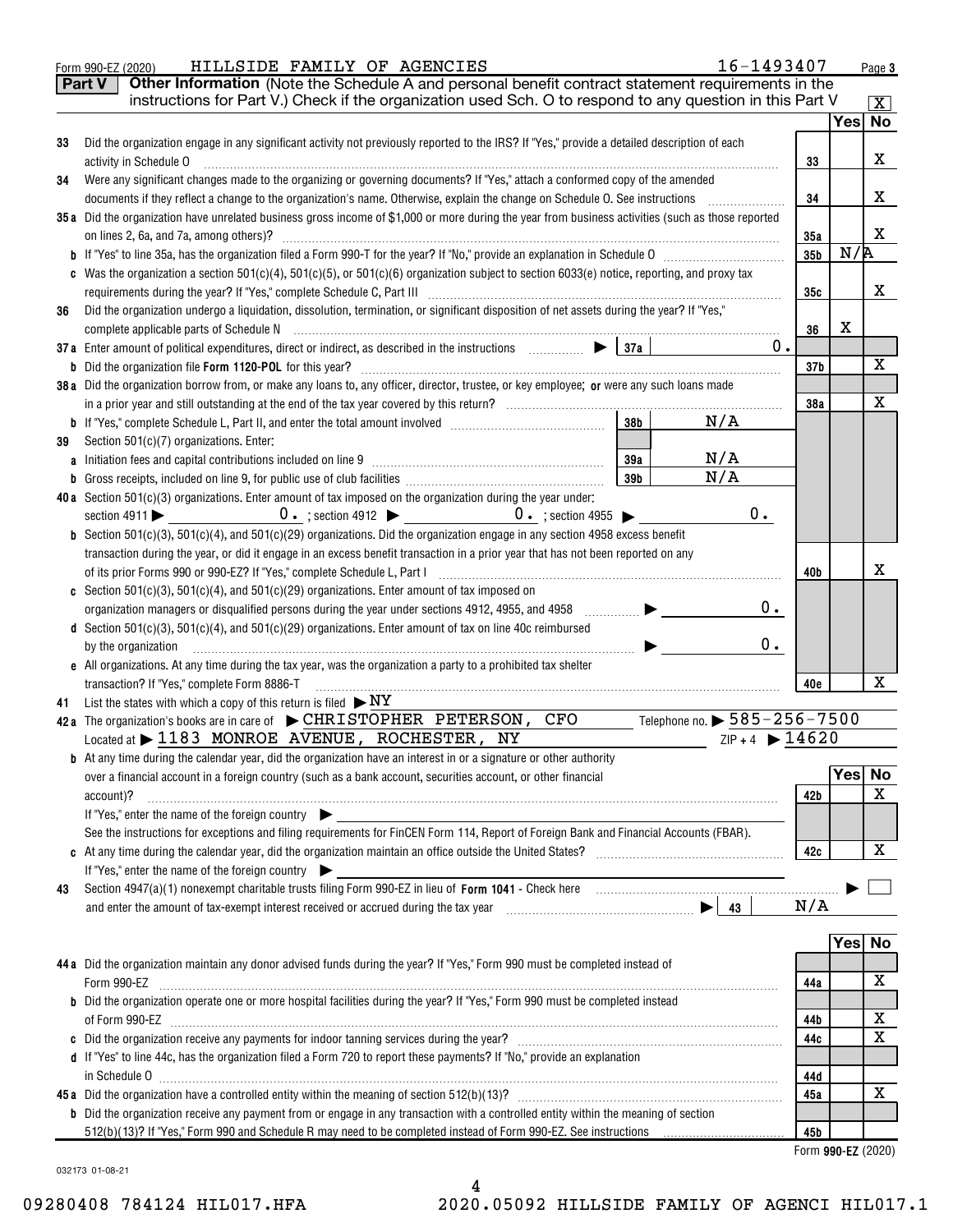| Form 990-EZ (2020) | HILLSIDE FAMILY OF AGENCIES |  |  |  | 16-1493407 | Page 4 |
|--------------------|-----------------------------|--|--|--|------------|--------|
|--------------------|-----------------------------|--|--|--|------------|--------|

| 46 Did the organization engage, directly or indirectly, in political campaign activities on behalf of or in opposition to candidates for public office? |  |
|---------------------------------------------------------------------------------------------------------------------------------------------------------|--|
| If "Yes." complete Schedule C. Part I                                                                                                                   |  |

| s<br>د | Νо |
|--------|----|
|        |    |
|        |    |

|                 | If "Yes," complete Schedule C, Part I                                                                                                                                                                          |                                          |          |                                       |                                            | 46                               | X           |
|-----------------|----------------------------------------------------------------------------------------------------------------------------------------------------------------------------------------------------------------|------------------------------------------|----------|---------------------------------------|--------------------------------------------|----------------------------------|-------------|
| <b>Part VI</b>  | Section 501(c)(3) Organizations Only                                                                                                                                                                           |                                          |          |                                       |                                            |                                  |             |
|                 | All section 501(c)(3) organizations must answer questions 47-49b and 52, and complete the tables for lines 50 and 51.                                                                                          |                                          |          |                                       |                                            |                                  |             |
|                 |                                                                                                                                                                                                                |                                          |          |                                       |                                            |                                  |             |
|                 |                                                                                                                                                                                                                |                                          |          |                                       |                                            | Yes                              | No          |
| 47              | Did the organization engage in lobbying activities or have a section 501(h) election in effect during the tax year? If "Yes," complete Sch. C, Part II                                                         |                                          |          |                                       |                                            | 47                               | $\mathbf X$ |
| 48              |                                                                                                                                                                                                                |                                          |          |                                       |                                            | 48                               | $\mathbf X$ |
|                 | 49a Did the organization make any transfers to an exempt non-charitable related organization?<br>2010 marrow material communication material material material material material material material material ma |                                          |          |                                       |                                            | 49a                              | $\mathbf X$ |
| b               |                                                                                                                                                                                                                |                                          |          |                                       |                                            | 49b                              |             |
| 50              | Complete this table for the organization's five highest compensated employees (other than officers, directors, trustees, and key employees) who each received more                                             |                                          |          |                                       |                                            |                                  |             |
|                 | than \$100,000 of compensation from the organization. If there is none, enter "None."                                                                                                                          |                                          |          |                                       |                                            |                                  |             |
|                 | (a) Name and title of each employee                                                                                                                                                                            | (b) Average hours<br>per week devoted to |          | (C) Reportable<br>compensation (Forms | $(d)$ Health benefits,<br>contributions to | (e) Estimated<br>amount of other |             |
|                 |                                                                                                                                                                                                                | position                                 |          | W-2/1099-MISC)                        | employee benefit<br>plans, and deferred    | compensation                     |             |
|                 | <b>NONE</b>                                                                                                                                                                                                    |                                          |          |                                       | compensation                               |                                  |             |
|                 |                                                                                                                                                                                                                |                                          |          |                                       |                                            |                                  |             |
|                 |                                                                                                                                                                                                                |                                          |          |                                       |                                            |                                  |             |
|                 |                                                                                                                                                                                                                |                                          |          |                                       |                                            |                                  |             |
|                 |                                                                                                                                                                                                                |                                          |          |                                       |                                            |                                  |             |
|                 |                                                                                                                                                                                                                |                                          |          |                                       |                                            |                                  |             |
|                 |                                                                                                                                                                                                                |                                          |          |                                       |                                            |                                  |             |
|                 |                                                                                                                                                                                                                |                                          |          |                                       |                                            |                                  |             |
|                 |                                                                                                                                                                                                                |                                          |          |                                       |                                            |                                  |             |
|                 |                                                                                                                                                                                                                |                                          |          |                                       |                                            |                                  |             |
|                 | Total number of other employees paid over \$100,000                                                                                                                                                            |                                          |          |                                       |                                            |                                  |             |
| 51              | Complete this table for the organization's five highest compensated independent contractors who each received more than \$100,000 of compensation from the                                                     |                                          |          |                                       |                                            |                                  |             |
|                 | <b>NONE</b><br>organization. If there is none, enter "None."                                                                                                                                                   |                                          |          |                                       |                                            |                                  |             |
|                 | (a) Name and business address of each independent contractor                                                                                                                                                   |                                          |          | (b) Type of service                   |                                            | (c) Compensation                 |             |
|                 |                                                                                                                                                                                                                |                                          |          |                                       |                                            |                                  |             |
|                 |                                                                                                                                                                                                                |                                          |          |                                       |                                            |                                  |             |
|                 |                                                                                                                                                                                                                |                                          |          |                                       |                                            |                                  |             |
|                 |                                                                                                                                                                                                                |                                          |          |                                       |                                            |                                  |             |
|                 |                                                                                                                                                                                                                |                                          |          |                                       |                                            |                                  |             |
|                 |                                                                                                                                                                                                                |                                          |          |                                       |                                            |                                  |             |
|                 |                                                                                                                                                                                                                |                                          |          |                                       |                                            |                                  |             |
|                 |                                                                                                                                                                                                                |                                          |          |                                       |                                            |                                  |             |
|                 |                                                                                                                                                                                                                |                                          |          |                                       |                                            |                                  |             |
|                 | d Total number of other independent contractors each receiving over \$100,000                                                                                                                                  |                                          |          |                                       |                                            |                                  |             |
| 52              | Did the organization complete Schedule A? Note: All section 501(c)(3) organizations must attach a                                                                                                              |                                          |          |                                       |                                            |                                  |             |
|                 | completed Schedule A                                                                                                                                                                                           |                                          |          |                                       |                                            | $\boxed{\text{X}}$ Yes           | No          |
|                 | Under penalties of perjury, I declare that I have examined this return, including accompanying schedules and statements, and to the best of my knowledge and belief, it is                                     |                                          |          |                                       |                                            |                                  |             |
|                 | true, correct, and complete. Declaration of preparer (other than officer) is based on all information of which preparer has any knowledge.                                                                     |                                          |          |                                       |                                            |                                  |             |
|                 |                                                                                                                                                                                                                |                                          |          |                                       |                                            |                                  |             |
| Sign            | Signature of officer                                                                                                                                                                                           |                                          |          |                                       | Date                                       |                                  |             |
| Here            | MARIA CRISTALLI, PRESIDENT AND CEO                                                                                                                                                                             |                                          |          |                                       |                                            |                                  |             |
|                 | Type or print name and title                                                                                                                                                                                   |                                          |          |                                       |                                            |                                  |             |
|                 | Print/Type preparer's name                                                                                                                                                                                     | Preparer's signature                     | Date     | Check                                 | PTIN<br>if                                 |                                  |             |
|                 |                                                                                                                                                                                                                |                                          |          | self-employed                         |                                            |                                  |             |
| Paid            | NANCY J. SNYDER                                                                                                                                                                                                | NANCY J. SNYDER                          | 04/08/22 |                                       |                                            | P01340545                        |             |
| Preparer        | Firm's name > BONADIO & CO., LLP                                                                                                                                                                               |                                          |          |                                       | Firm's EIN 16-1131146                      |                                  |             |
| <b>Use Only</b> | Firm's address > 171 SULLY'S TRAIL                                                                                                                                                                             |                                          |          | Phone no.                             | 585)                                       | $381 - 1000$                     |             |
|                 | PITTSFORD, NY 14534                                                                                                                                                                                            |                                          |          |                                       |                                            |                                  |             |
|                 |                                                                                                                                                                                                                |                                          |          |                                       |                                            | $\boxed{\text{X}}$ Yes           | <b>No</b>   |

Form 990-EZ (2020)

032174 01-08-21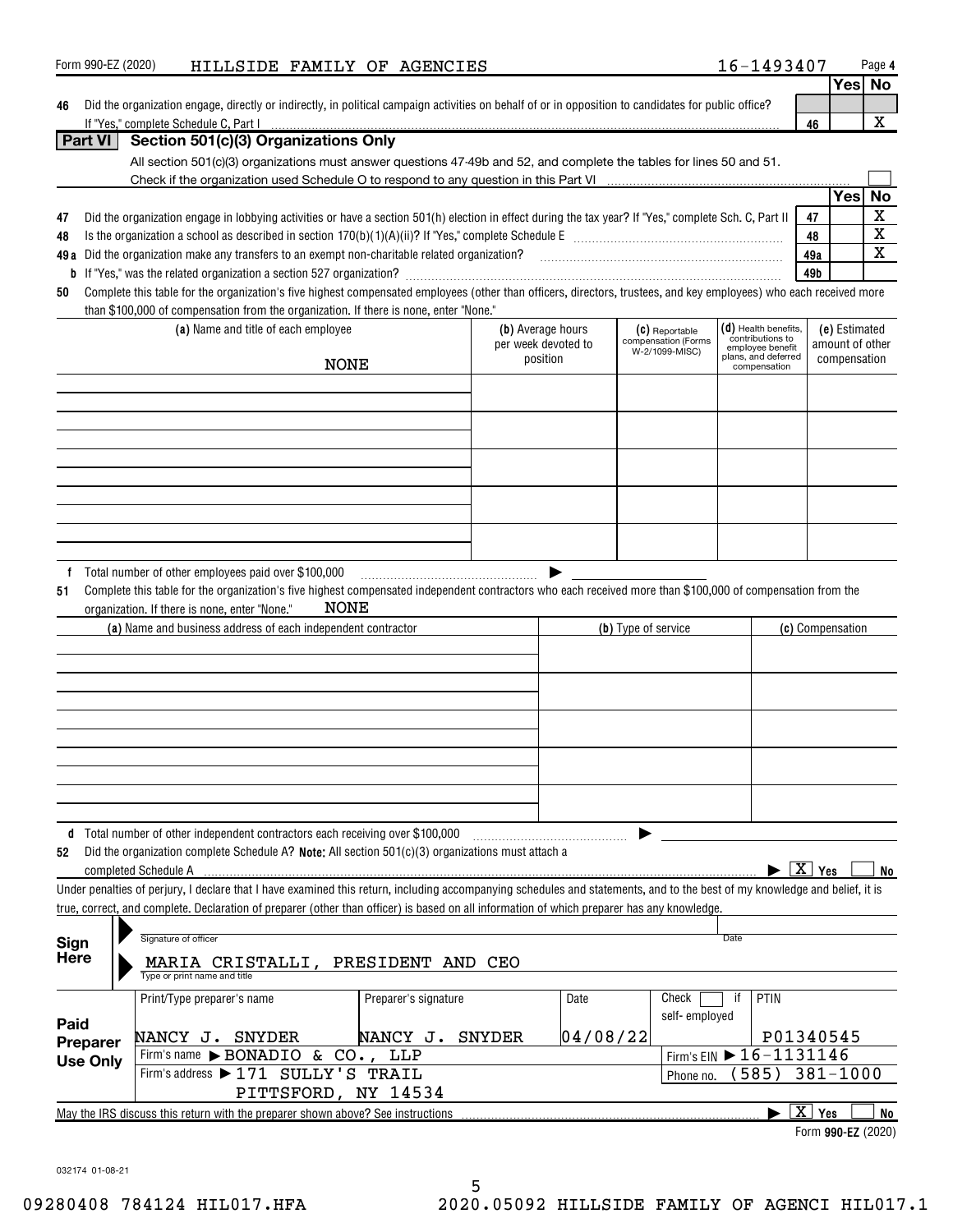| <b>SCHEDULE A</b> |
|-------------------|
|-------------------|

Department of the Treasury Internal Revenue Service

# Public Charity Status and Public Support

(Form 990 or 990-EZ) Complete if the organization is a section 501(c)(3) organization or a section 4947(a)(1) nonexempt charitable trust.

| Attach to Form 990 or Form 990-EZ.

| Go to www.irs.gov/Form990 for instructions and the latest information.

| OMB No 1545-0047                    |
|-------------------------------------|
| 2020                                |
| <b>Open to Public</b><br>Inspection |

| Name of the organization                                                                                                                                       |                                                                                                                                            |                                                       |                             |                                 |                            |               | <b>Employer identification number</b> |  |  |  |  |
|----------------------------------------------------------------------------------------------------------------------------------------------------------------|--------------------------------------------------------------------------------------------------------------------------------------------|-------------------------------------------------------|-----------------------------|---------------------------------|----------------------------|---------------|---------------------------------------|--|--|--|--|
|                                                                                                                                                                |                                                                                                                                            | HILLSIDE FAMILY OF AGENCIES                           |                             |                                 |                            |               | 16-1493407                            |  |  |  |  |
| Part I<br>Reason for Public Charity Status. (All organizations must complete this part.) See instructions.                                                     |                                                                                                                                            |                                                       |                             |                                 |                            |               |                                       |  |  |  |  |
| The organization is not a private foundation because it is: (For lines 1 through 12, check only one box.)                                                      |                                                                                                                                            |                                                       |                             |                                 |                            |               |                                       |  |  |  |  |
| 1                                                                                                                                                              | A church, convention of churches, or association of churches described in section 170(b)(1)(A)(i).                                         |                                                       |                             |                                 |                            |               |                                       |  |  |  |  |
| 2                                                                                                                                                              | A school described in section 170(b)(1)(A)(ii). (Attach Schedule E (Form 990 or 990-EZ).)                                                  |                                                       |                             |                                 |                            |               |                                       |  |  |  |  |
| A hospital or a cooperative hospital service organization described in section 170(b)(1)(A)(iii).<br>3                                                         |                                                                                                                                            |                                                       |                             |                                 |                            |               |                                       |  |  |  |  |
| 4                                                                                                                                                              | A medical research organization operated in conjunction with a hospital described in section 170(b)(1)(A)(iii). Enter the hospital's name, |                                                       |                             |                                 |                            |               |                                       |  |  |  |  |
| city, and state:                                                                                                                                               |                                                                                                                                            |                                                       |                             |                                 |                            |               |                                       |  |  |  |  |
| 5                                                                                                                                                              | An organization operated for the benefit of a college or university owned or operated by a governmental unit described in                  |                                                       |                             |                                 |                            |               |                                       |  |  |  |  |
|                                                                                                                                                                | section 170(b)(1)(A)(iv). (Complete Part II.)                                                                                              |                                                       |                             |                                 |                            |               |                                       |  |  |  |  |
| A federal, state, or local government or governmental unit described in section 170(b)(1)(A)(v).<br>6                                                          |                                                                                                                                            |                                                       |                             |                                 |                            |               |                                       |  |  |  |  |
| 7<br>An organization that normally receives a substantial part of its support from a governmental unit or from the general public described in                 |                                                                                                                                            |                                                       |                             |                                 |                            |               |                                       |  |  |  |  |
| section 170(b)(1)(A)(vi). (Complete Part II.)                                                                                                                  |                                                                                                                                            |                                                       |                             |                                 |                            |               |                                       |  |  |  |  |
| A community trust described in section 170(b)(1)(A)(vi). (Complete Part II.)<br>8                                                                              |                                                                                                                                            |                                                       |                             |                                 |                            |               |                                       |  |  |  |  |
| 9<br>An agricultural research organization described in section 170(b)(1)(A)(ix) operated in conjunction with a land-grant college                             |                                                                                                                                            |                                                       |                             |                                 |                            |               |                                       |  |  |  |  |
| or university or a non-land-grant college of agriculture (see instructions). Enter the name, city, and state of the college or                                 |                                                                                                                                            |                                                       |                             |                                 |                            |               |                                       |  |  |  |  |
| university:                                                                                                                                                    |                                                                                                                                            |                                                       |                             |                                 |                            |               |                                       |  |  |  |  |
| An organization that normally receives (1) more than 33 1/3% of its support from contributions, membership fees, and gross receipts from<br>10                 |                                                                                                                                            |                                                       |                             |                                 |                            |               |                                       |  |  |  |  |
| activities related to its exempt functions, subject to certain exceptions; and (2) no more than 33 1/3% of its support from gross investment                   |                                                                                                                                            |                                                       |                             |                                 |                            |               |                                       |  |  |  |  |
| income and unrelated business taxable income (less section 511 tax) from businesses acquired by the organization after June 30, 1975.                          |                                                                                                                                            |                                                       |                             |                                 |                            |               |                                       |  |  |  |  |
| See section 509(a)(2). (Complete Part III.)                                                                                                                    |                                                                                                                                            |                                                       |                             |                                 |                            |               |                                       |  |  |  |  |
| 11<br>An organization organized and operated exclusively to test for public safety. See section 509(a)(4).                                                     |                                                                                                                                            |                                                       |                             |                                 |                            |               |                                       |  |  |  |  |
| $12 \mid X \mid$<br>An organization organized and operated exclusively for the benefit of, to perform the functions of, or to carry out the purposes of one or |                                                                                                                                            |                                                       |                             |                                 |                            |               |                                       |  |  |  |  |
| more publicly supported organizations described in section 509(a)(1) or section 509(a)(2). See section 509(a)(3). Check the box in                             |                                                                                                                                            |                                                       |                             |                                 |                            |               |                                       |  |  |  |  |
| lines 12a through 12d that describes the type of supporting organization and complete lines 12e, 12f, and 12g.                                                 |                                                                                                                                            |                                                       |                             |                                 |                            |               |                                       |  |  |  |  |
| Type I. A supporting organization operated, supervised, or controlled by its supported organization(s), typically by giving<br>a                               |                                                                                                                                            |                                                       |                             |                                 |                            |               |                                       |  |  |  |  |
| the supported organization(s) the power to regularly appoint or elect a majority of the directors or trustees of the supporting                                |                                                                                                                                            |                                                       |                             |                                 |                            |               |                                       |  |  |  |  |
| organization. You must complete Part IV, Sections A and B.                                                                                                     |                                                                                                                                            |                                                       |                             |                                 |                            |               |                                       |  |  |  |  |
| Type II. A supporting organization supervised or controlled in connection with its supported organization(s), by having<br>b                                   |                                                                                                                                            |                                                       |                             |                                 |                            |               |                                       |  |  |  |  |
| control or management of the supporting organization vested in the same persons that control or manage the supported                                           |                                                                                                                                            |                                                       |                             |                                 |                            |               |                                       |  |  |  |  |
| organization(s). You must complete Part IV, Sections A and C.                                                                                                  |                                                                                                                                            |                                                       |                             |                                 |                            |               |                                       |  |  |  |  |
| $\lfloor x \rfloor$<br>Type III functionally integrated. A supporting organization operated in connection with, and functionally integrated with,<br>с         |                                                                                                                                            |                                                       |                             |                                 |                            |               |                                       |  |  |  |  |
| its supported organization(s) (see instructions). You must complete Part IV, Sections A, D, and E.                                                             |                                                                                                                                            |                                                       |                             |                                 |                            |               |                                       |  |  |  |  |
| Type III non-functionally integrated. A supporting organization operated in connection with its supported organization(s)<br>d                                 |                                                                                                                                            |                                                       |                             |                                 |                            |               |                                       |  |  |  |  |
| that is not functionally integrated. The organization generally must satisfy a distribution requirement and an attentiveness                                   |                                                                                                                                            |                                                       |                             |                                 |                            |               |                                       |  |  |  |  |
| requirement (see instructions). You must complete Part IV, Sections A and D, and Part V.                                                                       |                                                                                                                                            |                                                       |                             |                                 |                            |               |                                       |  |  |  |  |
| Check this box if the organization received a written determination from the IRS that it is a Type I, Type II, Type III                                        |                                                                                                                                            |                                                       |                             |                                 |                            |               |                                       |  |  |  |  |
| functionally integrated, or Type III non-functionally integrated supporting organization.                                                                      |                                                                                                                                            |                                                       |                             |                                 |                            |               |                                       |  |  |  |  |
| f Enter the number of supported organizations                                                                                                                  |                                                                                                                                            |                                                       |                             |                                 |                            |               | 2                                     |  |  |  |  |
| g Provide the following information about the supported organization(s).                                                                                       |                                                                                                                                            |                                                       |                             |                                 |                            |               |                                       |  |  |  |  |
| (i) Name of supported                                                                                                                                          | (ii) EIN                                                                                                                                   | (iii) Type of organization                            | in your governing document? | (iv) Is the organization listed | (v) Amount of monetary     |               | (vi) Amount of other                  |  |  |  |  |
| organization                                                                                                                                                   |                                                                                                                                            | (described on lines 1-10<br>above (see instructions)) | Yes                         | No                              | support (see instructions) |               | support (see instructions)            |  |  |  |  |
|                                                                                                                                                                |                                                                                                                                            |                                                       |                             |                                 |                            |               |                                       |  |  |  |  |
| HILLSIDE FOUNDATION 16-1493404                                                                                                                                 |                                                                                                                                            | 10                                                    | х                           |                                 |                            | 0.            | 0.                                    |  |  |  |  |
| CHILDREN'S<br>HILLSIDE                                                                                                                                         |                                                                                                                                            |                                                       |                             |                                 |                            |               |                                       |  |  |  |  |
| <b>CENTER</b>                                                                                                                                                  | 16-0743039                                                                                                                                 | 7                                                     | X                           |                                 |                            | 0.            | 0.                                    |  |  |  |  |
|                                                                                                                                                                |                                                                                                                                            |                                                       |                             |                                 |                            |               |                                       |  |  |  |  |
|                                                                                                                                                                |                                                                                                                                            |                                                       |                             |                                 |                            |               |                                       |  |  |  |  |
|                                                                                                                                                                |                                                                                                                                            |                                                       |                             |                                 |                            |               |                                       |  |  |  |  |
|                                                                                                                                                                |                                                                                                                                            |                                                       |                             |                                 |                            |               |                                       |  |  |  |  |
|                                                                                                                                                                |                                                                                                                                            |                                                       |                             |                                 |                            |               |                                       |  |  |  |  |
|                                                                                                                                                                |                                                                                                                                            |                                                       |                             |                                 |                            |               |                                       |  |  |  |  |
| Total                                                                                                                                                          |                                                                                                                                            |                                                       |                             |                                 |                            | $\mathbf 0$ . | 0.                                    |  |  |  |  |
| LHA For Paperwork Reduction Act Notice, see the Instructions for Form 990 or 990-EZ. 032021 01-25-21                                                           |                                                                                                                                            |                                                       |                             |                                 |                            |               | Schedule A (Form 990 or 990-EZ) 2020  |  |  |  |  |

6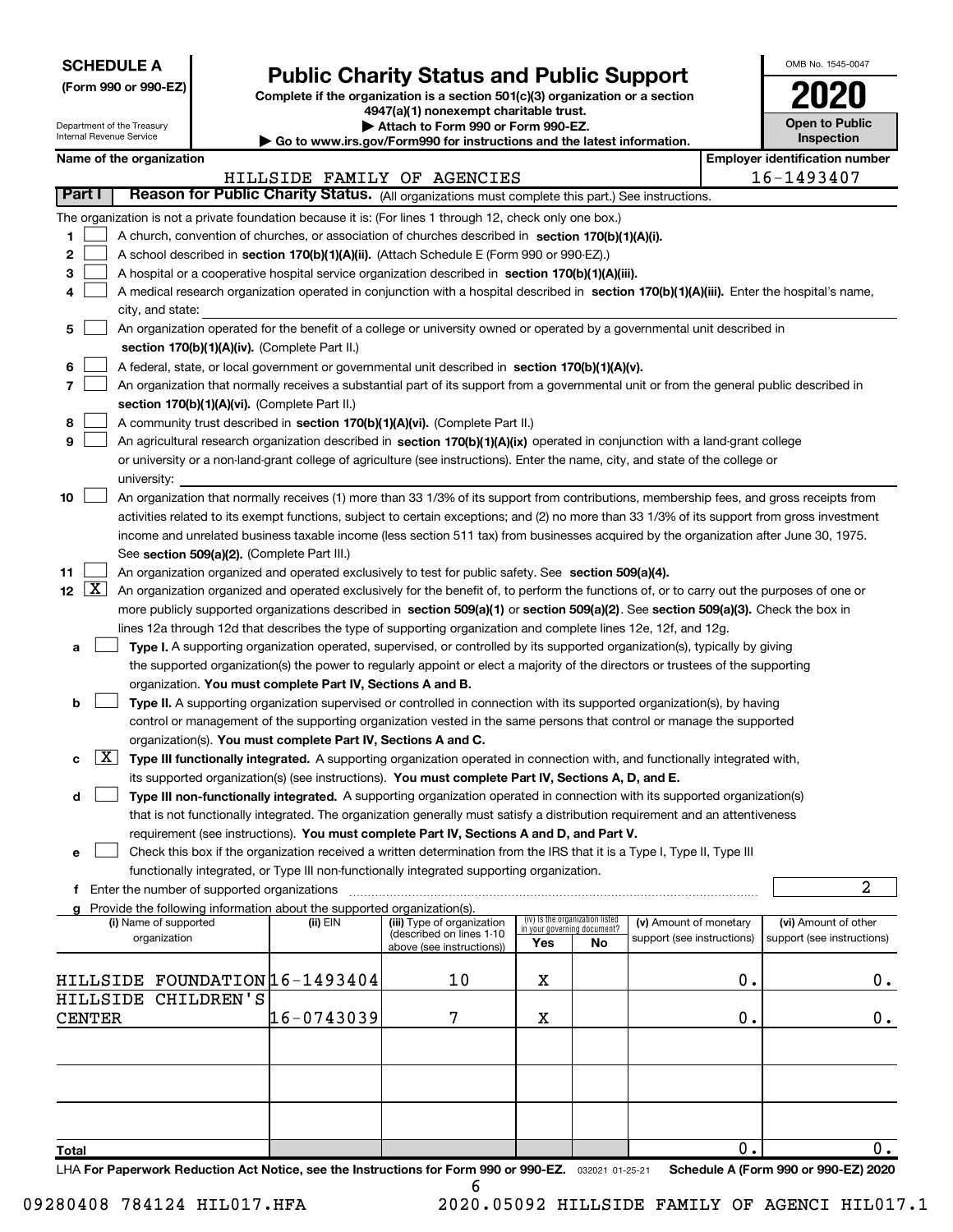16-1493407 Page 2

(Complete only if you checked the box on line 5, 7, or 8 of Part I or if the organization failed to qualify under Part III. If the organization fails to qualify under the tests listed below, please complete Part III.) Part II | Support Schedule for Organizations Described in Sections 170(b)(1)(A)(iv) and 170(b)(1)(A)(vi)

|   | <b>Section A. Public Support</b>                                                                                                                                                                                                                       |          |          |            |            |          |                                      |
|---|--------------------------------------------------------------------------------------------------------------------------------------------------------------------------------------------------------------------------------------------------------|----------|----------|------------|------------|----------|--------------------------------------|
|   | Calendar year (or fiscal year beginning in) $\blacktriangleright$                                                                                                                                                                                      | (a) 2016 | (b) 2017 | $(c)$ 2018 | $(d)$ 2019 | (e) 2020 | (f) Total                            |
|   | 1 Gifts, grants, contributions, and<br>membership fees received. (Do not                                                                                                                                                                               |          |          |            |            |          |                                      |
|   | include any "unusual grants.")                                                                                                                                                                                                                         |          |          |            |            |          |                                      |
|   | 2 Tax revenues levied for the organ-                                                                                                                                                                                                                   |          |          |            |            |          |                                      |
|   | ization's benefit and either paid to                                                                                                                                                                                                                   |          |          |            |            |          |                                      |
|   | or expended on its behalf                                                                                                                                                                                                                              |          |          |            |            |          |                                      |
|   | 3 The value of services or facilities                                                                                                                                                                                                                  |          |          |            |            |          |                                      |
|   | furnished by a governmental unit to                                                                                                                                                                                                                    |          |          |            |            |          |                                      |
|   | the organization without charge                                                                                                                                                                                                                        |          |          |            |            |          |                                      |
|   | <b>Total.</b> Add lines 1 through 3                                                                                                                                                                                                                    |          |          |            |            |          |                                      |
| 5 | The portion of total contributions                                                                                                                                                                                                                     |          |          |            |            |          |                                      |
|   | by each person (other than a                                                                                                                                                                                                                           |          |          |            |            |          |                                      |
|   | governmental unit or publicly                                                                                                                                                                                                                          |          |          |            |            |          |                                      |
|   | supported organization) included                                                                                                                                                                                                                       |          |          |            |            |          |                                      |
|   | on line 1 that exceeds 2% of the                                                                                                                                                                                                                       |          |          |            |            |          |                                      |
|   | amount shown on line 11,                                                                                                                                                                                                                               |          |          |            |            |          |                                      |
|   | column (f)                                                                                                                                                                                                                                             |          |          |            |            |          |                                      |
|   | 6 Public support. Subtract line 5 from line 4.<br><b>Section B. Total Support</b>                                                                                                                                                                      |          |          |            |            |          |                                      |
|   | Calendar year (or fiscal year beginning in) $\blacktriangleright$                                                                                                                                                                                      | (a) 2016 | (b) 2017 | $(c)$ 2018 | $(d)$ 2019 | (e) 2020 | (f) Total                            |
|   | 7 Amounts from line 4                                                                                                                                                                                                                                  |          |          |            |            |          |                                      |
| 8 | Gross income from interest.                                                                                                                                                                                                                            |          |          |            |            |          |                                      |
|   | dividends, payments received on                                                                                                                                                                                                                        |          |          |            |            |          |                                      |
|   | securities loans, rents, royalties,                                                                                                                                                                                                                    |          |          |            |            |          |                                      |
|   | and income from similar sources                                                                                                                                                                                                                        |          |          |            |            |          |                                      |
| 9 | Net income from unrelated business                                                                                                                                                                                                                     |          |          |            |            |          |                                      |
|   | activities, whether or not the                                                                                                                                                                                                                         |          |          |            |            |          |                                      |
|   | business is regularly carried on                                                                                                                                                                                                                       |          |          |            |            |          |                                      |
|   | <b>10</b> Other income. Do not include gain                                                                                                                                                                                                            |          |          |            |            |          |                                      |
|   | or loss from the sale of capital                                                                                                                                                                                                                       |          |          |            |            |          |                                      |
|   | assets (Explain in Part VI.)                                                                                                                                                                                                                           |          |          |            |            |          |                                      |
|   | <b>11 Total support.</b> Add lines 7 through 10                                                                                                                                                                                                        |          |          |            |            |          |                                      |
|   | <b>12</b> Gross receipts from related activities, etc. (see instructions)                                                                                                                                                                              |          |          |            |            | 12       |                                      |
|   | 13 First 5 years. If the Form 990 is for the organization's first, second, third, fourth, or fifth tax year as a section 501(c)(3)                                                                                                                     |          |          |            |            |          |                                      |
|   | organization, check this box and stop here                                                                                                                                                                                                             |          |          |            |            |          |                                      |
|   | <b>Section C. Computation of Public Support Percentage</b>                                                                                                                                                                                             |          |          |            |            |          |                                      |
|   | 14 Public support percentage for 2020 (line 6, column (f), divided by line 11, column (f) <i>mummumumum</i>                                                                                                                                            |          |          |            |            | 14       | %                                    |
|   |                                                                                                                                                                                                                                                        |          |          |            |            | 15       | %                                    |
|   | 16a 33 1/3% support test - 2020. If the organization did not check the box on line 13, and line 14 is 33 1/3% or more, check this box and                                                                                                              |          |          |            |            |          |                                      |
|   | stop here. The organization qualifies as a publicly supported organization                                                                                                                                                                             |          |          |            |            |          |                                      |
|   | b 33 1/3% support test - 2019. If the organization did not check a box on line 13 or 16a, and line 15 is 33 1/3% or more, check this box                                                                                                               |          |          |            |            |          |                                      |
|   | and stop here. The organization qualifies as a publicly supported organization                                                                                                                                                                         |          |          |            |            |          |                                      |
|   | 17a 10% -facts-and-circumstances test - 2020. If the organization did not check a box on line 13, 16a, or 16b, and line 14 is 10% or more,                                                                                                             |          |          |            |            |          |                                      |
|   | and if the organization meets the facts and circumstances test, check this box and stop here. Explain in Part VI how the organization                                                                                                                  |          |          |            |            |          |                                      |
|   | meets the facts-and-circumstances test. The organization qualifies as a publicly supported organization                                                                                                                                                |          |          |            |            |          |                                      |
|   | b 10% -facts-and-circumstances test - 2019. If the organization did not check a box on line 13, 16a, 16b, or 17a, and line 15 is 10% or                                                                                                                |          |          |            |            |          |                                      |
|   | more, and if the organization meets the facts-and-circumstances test, check this box and stop here. Explain in Part VI how the<br>organization meets the facts-and-circumstances test. The organization qualifies as a publicly supported organization |          |          |            |            |          |                                      |
|   | 18 Private foundation. If the organization did not check a box on line 13, 16a, 16b, 17a, or 17b, check this box and see instructions                                                                                                                  |          |          |            |            |          |                                      |
|   |                                                                                                                                                                                                                                                        |          |          |            |            |          | Schedule A (Form 990 or 990-EZ) 2020 |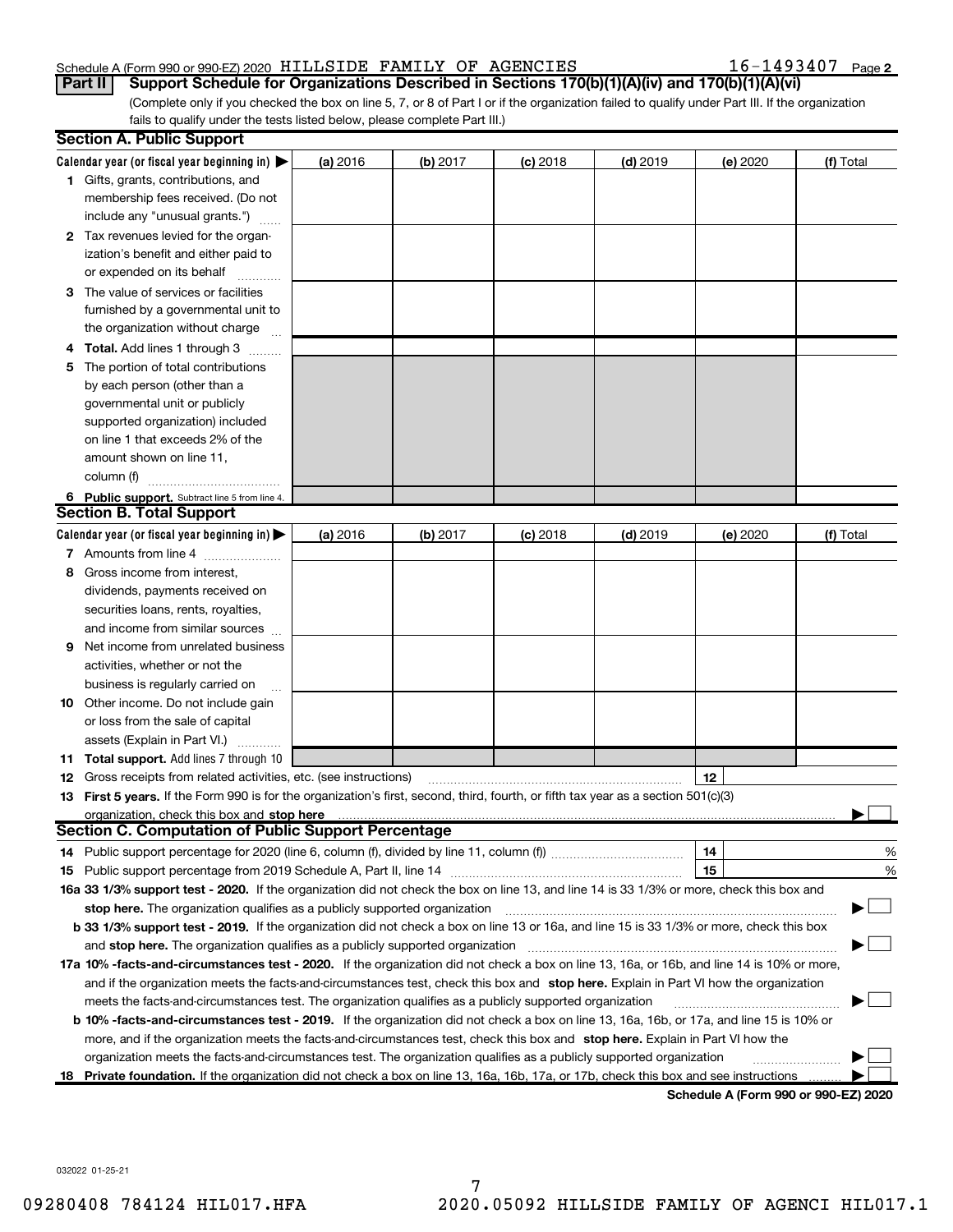#### Schedule A (Form 990 or 990-EZ) 2020 HILLSIDE FAMILY OF AGENCIES  $16-1493407$  Page **Part III | Support Schedule for Organizations Described in Section 509(a)(2)**

(Complete only if you checked the box on line 10 of Part I or if the organization failed to qualify under Part II. If the organization fails to qualify under the tests listed below, please complete Part II.)

|    | <b>Section A. Public Support</b>                                                                                                                                                         |          |          |            |            |                                      |           |
|----|------------------------------------------------------------------------------------------------------------------------------------------------------------------------------------------|----------|----------|------------|------------|--------------------------------------|-----------|
|    | Calendar year (or fiscal year beginning in) $\blacktriangleright$                                                                                                                        | (a) 2016 | (b) 2017 | $(c)$ 2018 | $(d)$ 2019 | (e) 2020                             | (f) Total |
|    | 1 Gifts, grants, contributions, and                                                                                                                                                      |          |          |            |            |                                      |           |
|    | membership fees received. (Do not                                                                                                                                                        |          |          |            |            |                                      |           |
|    | include any "unusual grants.")                                                                                                                                                           |          |          |            |            |                                      |           |
|    | 2 Gross receipts from admissions,<br>merchandise sold or services per-<br>formed, or facilities furnished in<br>any activity that is related to the<br>organization's tax-exempt purpose |          |          |            |            |                                      |           |
| З  | Gross receipts from activities that                                                                                                                                                      |          |          |            |            |                                      |           |
|    | are not an unrelated trade or bus-                                                                                                                                                       |          |          |            |            |                                      |           |
|    | iness under section 513                                                                                                                                                                  |          |          |            |            |                                      |           |
|    | 4 Tax revenues levied for the organ-<br>ization's benefit and either paid to                                                                                                             |          |          |            |            |                                      |           |
|    | or expended on its behalf                                                                                                                                                                |          |          |            |            |                                      |           |
|    | 5 The value of services or facilities                                                                                                                                                    |          |          |            |            |                                      |           |
|    | furnished by a governmental unit to                                                                                                                                                      |          |          |            |            |                                      |           |
|    | the organization without charge                                                                                                                                                          |          |          |            |            |                                      |           |
|    | <b>6 Total.</b> Add lines 1 through 5 $\dots$                                                                                                                                            |          |          |            |            |                                      |           |
|    | 7a Amounts included on lines 1, 2, and<br>3 received from disqualified persons                                                                                                           |          |          |            |            |                                      |           |
|    | <b>b</b> Amounts included on lines 2 and 3 received<br>from other than disqualified persons that<br>exceed the greater of \$5,000 or 1% of the<br>amount on line 13 for the year         |          |          |            |            |                                      |           |
|    | c Add lines 7a and 7b                                                                                                                                                                    |          |          |            |            |                                      |           |
|    | 8 Public support. (Subtract line 7c from line 6.)                                                                                                                                        |          |          |            |            |                                      |           |
|    | <b>Section B. Total Support</b>                                                                                                                                                          |          |          |            |            |                                      |           |
|    | Calendar year (or fiscal year beginning in) $\blacktriangleright$                                                                                                                        | (a) 2016 | (b) 2017 | $(c)$ 2018 | $(d)$ 2019 | (e) 2020                             | (f) Total |
|    | 9 Amounts from line 6                                                                                                                                                                    |          |          |            |            |                                      |           |
|    | 10a Gross income from interest,<br>dividends, payments received on<br>securities loans, rents, royalties,<br>and income from similar sources                                             |          |          |            |            |                                      |           |
|    | <b>b</b> Unrelated business taxable income<br>(less section 511 taxes) from businesses<br>acquired after June 30, 1975                                                                   |          |          |            |            |                                      |           |
|    | c Add lines 10a and 10b                                                                                                                                                                  |          |          |            |            |                                      |           |
|    | <b>11</b> Net income from unrelated business<br>activities not included in line 10b,<br>whether or not the business is<br>regularly carried on                                           |          |          |            |            |                                      |           |
|    | <b>12</b> Other income. Do not include gain<br>or loss from the sale of capital<br>assets (Explain in Part VI.)                                                                          |          |          |            |            |                                      |           |
|    | <b>13</b> Total support. (Add lines 9, 10c, 11, and 12.)                                                                                                                                 |          |          |            |            |                                      |           |
|    | 14 First 5 years. If the Form 990 is for the organization's first, second, third, fourth, or fifth tax year as a section 501(c)(3) organization,                                         |          |          |            |            |                                      |           |
|    | check this box and stop here                                                                                                                                                             |          |          |            |            |                                      |           |
|    | <b>Section C. Computation of Public Support Percentage</b>                                                                                                                               |          |          |            |            |                                      |           |
|    | 15 Public support percentage for 2020 (line 8, column (f), divided by line 13, column (f))                                                                                               |          |          |            |            | 15                                   | %         |
|    | 16 Public support percentage from 2019 Schedule A, Part III, line 15                                                                                                                     |          |          |            |            | 16                                   | %         |
|    | <b>Section D. Computation of Investment Income Percentage</b>                                                                                                                            |          |          |            |            |                                      |           |
|    |                                                                                                                                                                                          |          |          |            |            | 17                                   | %         |
|    | 18 Investment income percentage from 2019 Schedule A, Part III, line 17                                                                                                                  |          |          |            |            | 18                                   | %         |
|    | 19a 33 1/3% support tests - 2020. If the organization did not check the box on line 14, and line 15 is more than 33 1/3%, and line 17 is not                                             |          |          |            |            |                                      |           |
|    | more than 33 1/3%, check this box and stop here. The organization qualifies as a publicly supported organization                                                                         |          |          |            |            |                                      |           |
|    | b 33 1/3% support tests - 2019. If the organization did not check a box on line 14 or line 19a, and line 16 is more than 33 1/3%, and                                                    |          |          |            |            |                                      |           |
|    | line 18 is not more than 33 1/3%, check this box and stop here. The organization qualifies as a publicly supported organization                                                          |          |          |            |            |                                      |           |
| 20 | Private foundation. If the organization did not check a box on line 14, 19a, or 19b, check this box and see instructions                                                                 |          |          |            |            |                                      |           |
|    | 032023 01-25-21                                                                                                                                                                          |          |          |            |            | Schedule A (Form 990 or 990-EZ) 2020 |           |
|    |                                                                                                                                                                                          |          | 8        |            |            |                                      |           |

<sup>09280408 784124</sup> HIL017.HFA 2020.05092 HILLSIDE FAMILY OF AGENCI HIL017.1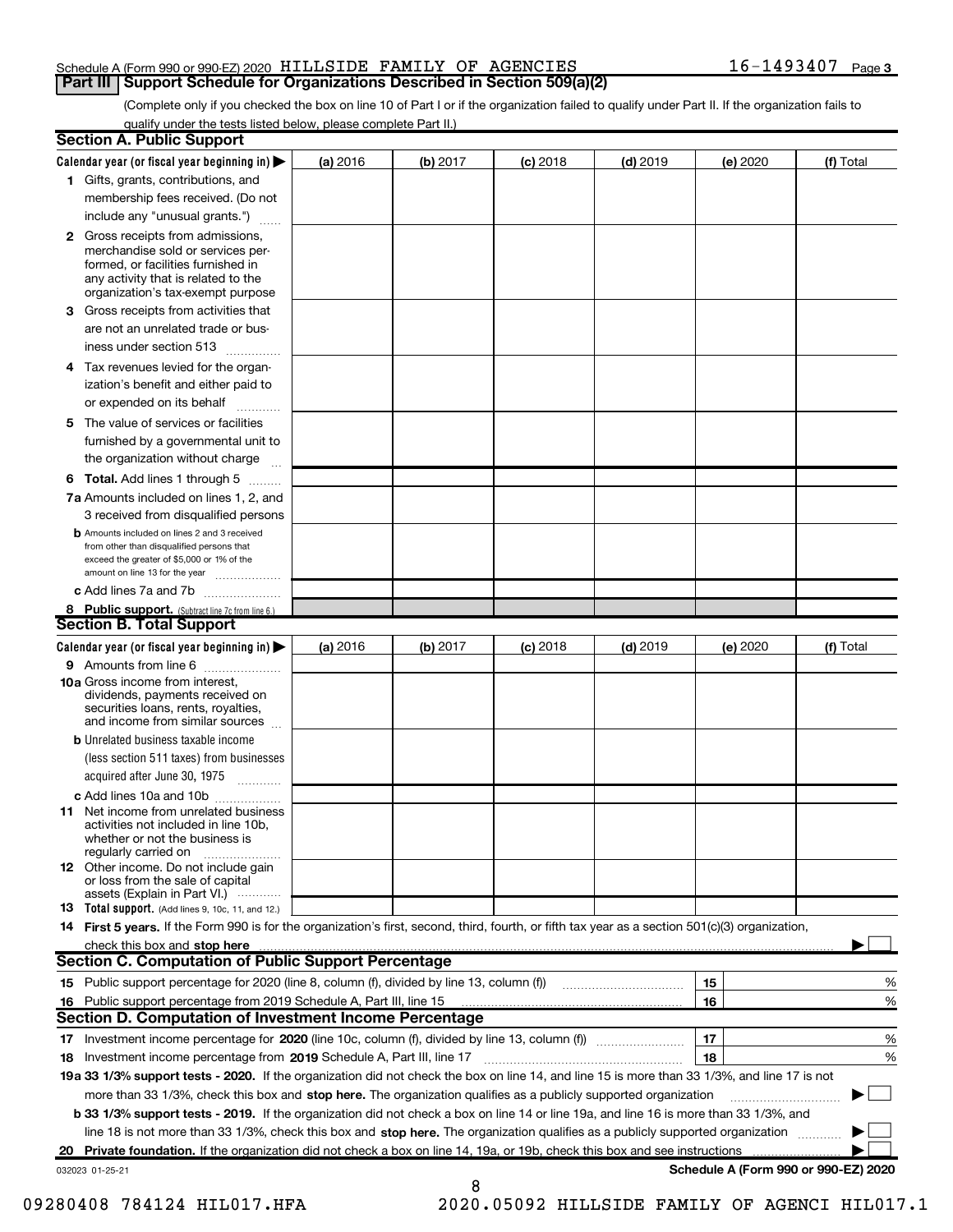# $16 - 1493407$  Page 4

Yes | No

# **Part IV | Supporting Organizations**

(Complete only if you checked a box in line 12 on Part I. If you checked box 12a, Part I, complete Sections A and B. If you checked box 12b, Part I, complete Sections A and C. If you checked box 12c, Part I, complete Sections A, D, and E. If you checked box 12d, Part I, complete Sections A and D, and complete Part V.)

#### Section A. All Supporting Organizations

- 1 Are all of the organization's supported organizations listed by name in the organization's governing documents? If "No," describe in Part VI how the supported organizations are designated. If designated by class or purpose, describe the designation. If historic and continuing relationship, explain.
- 2 Did the organization have any supported organization that does not have an IRS determination of status under section 509(a)(1) or (2)? If "Yes," explain in Part VI how the organization determined that the supported organization was described in section 509(a)(1) or (2).
- 3a Did the organization have a supported organization described in section 501(c)(4), (5), or (6)? If "Yes," answer lines 3b and 3c below.
- b Did the organization confirm that each supported organization qualified under section 501(c)(4), (5), or (6) and satisfied the public support tests under section 509(a)(2)? If "Yes," describe in Part VI when and how the organization made the determination.
- c Did the organization ensure that all support to such organizations was used exclusively for section 170(c)(2)(B) purposes? If "Yes," explain in Part VI what controls the organization put in place to ensure such use.
- 4a Was any supported organization not organized in the United States ("foreign supported organization")? If "Yes," and if you checked box 12a or 12b in Part I, answer lines 4b and 4c below.
- b Did the organization have ultimate control and discretion in deciding whether to make grants to the foreign supported organization? If "Yes," describe in Part VI how the organization had such control and discretion despite being controlled or supervised by or in connection with its supported organizations.
- c Did the organization support any foreign supported organization that does not have an IRS determination under sections 501(c)(3) and 509(a)(1) or (2)? If "Yes," explain in Part VI what controls the organization used to ensure that all support to the foreign supported organization was used exclusively for section 170(c)(2)(B) purposes.
- 5a Did the organization add, substitute, or remove any supported organizations during the tax year? If "Yes," answer lines 5b and 5c below (if applicable). Also, provide detail in **Part VI,** including (i) the names and EIN numbers of the supported organizations added, substituted, or removed; (ii) the reasons for each such action; (iii) the authority under the organization's organizing document authorizing such action; and (iv) how the action was accomplished (such as by amendment to the organizing document).
- **b Type I or Type II only.** Was any added or substituted supported organization part of a class already designated in the organization's organizing document?
- c Substitutions only. Was the substitution the result of an event beyond the organization's control?
- 6 Did the organization provide support (whether in the form of grants or the provision of services or facilities) to Part VI. support or benefit one or more of the filing organization's supported organizations? If "Yes," provide detail in anyone other than (i) its supported organizations, (ii) individuals that are part of the charitable class benefited by one or more of its supported organizations, or (iii) other supporting organizations that also
- 7 Did the organization provide a grant, loan, compensation, or other similar payment to a substantial contributor regard to a substantial contributor? If "Yes," complete Part I of Schedule L (Form 990 or 990-EZ). (as defined in section 4958(c)(3)(C)), a family member of a substantial contributor, or a 35% controlled entity with
- 8 Did the organization make a loan to a disqualified person (as defined in section 4958) not described in line 7? If "Yes," complete Part I of Schedule L (Form 990 or 990-EZ).
- **9a** Was the organization controlled directly or indirectly at any time during the tax year by one or more in section 509(a)(1) or (2))? If "Yes," provide detail in Part VI. disqualified persons, as defined in section 4946 (other than foundation managers and organizations described
- b the supporting organization had an interest? If "Yes," provide detail in Part VI. Did one or more disqualified persons (as defined in line 9a) hold a controlling interest in any entity in which
- c Did a disqualified person (as defined in line 9a) have an ownership interest in, or derive any personal benefit from, assets in which the supporting organization also had an interest? If "Yes," provide detail in Part VI.
- 10a Was the organization subject to the excess business holdings rules of section 4943 because of section supporting organizations)? If "Yes," answer line 10b below. 4943(f) (regarding certain Type II supporting organizations, and all Type III non-functionally integrated
- **b** Did the organization have any excess business holdings in the tax year? (Use Schedule C, Form 4720, to determine whether the organization had excess business holdings.)

9

032024 01-25-21



Schedule A (Form 990 or 990-EZ) 2020

09280408 784124 HIL017.HFA 2020.05092 HILLSIDE FAMILY OF AGENCI HIL017.1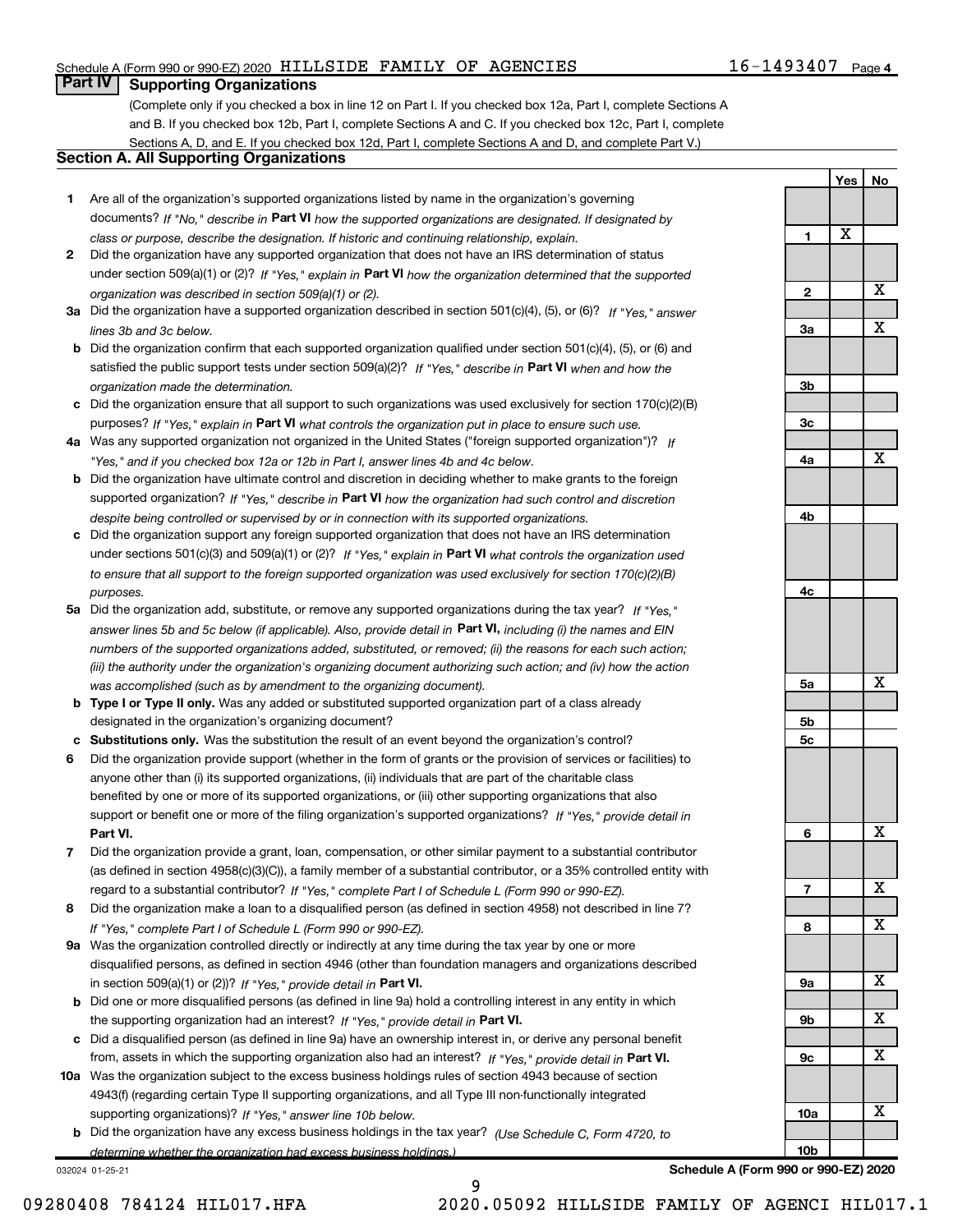| $16 - 1493407$ Page 5 |  |
|-----------------------|--|
|-----------------------|--|

|              | <b>Supporting Organizations (continued)</b><br><b>Part IV</b>                                                                                                                                                                                                                                                                                                                                                                                                                                                                                                                                                                                        |                 |     |             |
|--------------|------------------------------------------------------------------------------------------------------------------------------------------------------------------------------------------------------------------------------------------------------------------------------------------------------------------------------------------------------------------------------------------------------------------------------------------------------------------------------------------------------------------------------------------------------------------------------------------------------------------------------------------------------|-----------------|-----|-------------|
|              |                                                                                                                                                                                                                                                                                                                                                                                                                                                                                                                                                                                                                                                      |                 | Yes | No          |
| 11           | Has the organization accepted a gift or contribution from any of the following persons?                                                                                                                                                                                                                                                                                                                                                                                                                                                                                                                                                              |                 |     |             |
|              | a A person who directly or indirectly controls, either alone or together with persons described in lines 11b and                                                                                                                                                                                                                                                                                                                                                                                                                                                                                                                                     |                 |     |             |
|              | 11c below, the governing body of a supported organization?                                                                                                                                                                                                                                                                                                                                                                                                                                                                                                                                                                                           | 11a             |     | X           |
|              | <b>b</b> A family member of a person described in line 11a above?                                                                                                                                                                                                                                                                                                                                                                                                                                                                                                                                                                                    | 11 <sub>b</sub> |     | $\mathbf X$ |
|              | c A 35% controlled entity of a person described in line 11a or 11b above? If "Yes" to line 11a, 11b, or 11c, provide                                                                                                                                                                                                                                                                                                                                                                                                                                                                                                                                 |                 |     |             |
|              | detail in Part VI.                                                                                                                                                                                                                                                                                                                                                                                                                                                                                                                                                                                                                                   | 11c             |     | X           |
|              | <b>Section B. Type I Supporting Organizations</b>                                                                                                                                                                                                                                                                                                                                                                                                                                                                                                                                                                                                    |                 |     |             |
|              |                                                                                                                                                                                                                                                                                                                                                                                                                                                                                                                                                                                                                                                      |                 | Yes | No          |
| 1.           | Did the governing body, members of the governing body, officers acting in their official capacity, or membership of one or<br>more supported organizations have the power to regularly appoint or elect at least a majority of the organization's officers,<br>directors, or trustees at all times during the tax year? If "No," describe in Part VI how the supported organization(s)<br>effectively operated, supervised, or controlled the organization's activities. If the organization had more than one supported<br>organization, describe how the powers to appoint and/or remove officers, directors, or trustees were allocated among the |                 |     |             |
|              | supported organizations and what conditions or restrictions, if any, applied to such powers during the tax year.                                                                                                                                                                                                                                                                                                                                                                                                                                                                                                                                     | 1               |     |             |
| $\mathbf{2}$ | Did the organization operate for the benefit of any supported organization other than the supported<br>organization(s) that operated, supervised, or controlled the supporting organization? If "Yes," explain in                                                                                                                                                                                                                                                                                                                                                                                                                                    |                 |     |             |
|              | Part VI how providing such benefit carried out the purposes of the supported organization(s) that operated,                                                                                                                                                                                                                                                                                                                                                                                                                                                                                                                                          |                 |     |             |
|              | supervised, or controlled the supporting organization.                                                                                                                                                                                                                                                                                                                                                                                                                                                                                                                                                                                               | $\mathbf{2}$    |     |             |
|              | <b>Section C. Type II Supporting Organizations</b>                                                                                                                                                                                                                                                                                                                                                                                                                                                                                                                                                                                                   |                 |     |             |
|              |                                                                                                                                                                                                                                                                                                                                                                                                                                                                                                                                                                                                                                                      |                 | Yes | No          |
| 1.           | Were a majority of the organization's directors or trustees during the tax year also a majority of the directors                                                                                                                                                                                                                                                                                                                                                                                                                                                                                                                                     |                 |     |             |
|              | or trustees of each of the organization's supported organization(s)? If "No," describe in Part VI how control                                                                                                                                                                                                                                                                                                                                                                                                                                                                                                                                        |                 |     |             |
|              | or management of the supporting organization was vested in the same persons that controlled or managed                                                                                                                                                                                                                                                                                                                                                                                                                                                                                                                                               |                 |     |             |
|              | the supported organization(s).                                                                                                                                                                                                                                                                                                                                                                                                                                                                                                                                                                                                                       | 1               |     |             |
|              | <b>Section D. All Type III Supporting Organizations</b>                                                                                                                                                                                                                                                                                                                                                                                                                                                                                                                                                                                              |                 |     |             |
|              |                                                                                                                                                                                                                                                                                                                                                                                                                                                                                                                                                                                                                                                      |                 | Yes | No          |
| 1.           | Did the organization provide to each of its supported organizations, by the last day of the fifth month of the                                                                                                                                                                                                                                                                                                                                                                                                                                                                                                                                       |                 |     |             |
|              | organization's tax year, (i) a written notice describing the type and amount of support provided during the prior tax                                                                                                                                                                                                                                                                                                                                                                                                                                                                                                                                |                 |     |             |
|              | year, (ii) a copy of the Form 990 that was most recently filed as of the date of notification, and (iii) copies of the                                                                                                                                                                                                                                                                                                                                                                                                                                                                                                                               |                 |     |             |
|              | organization's governing documents in effect on the date of notification, to the extent not previously provided?                                                                                                                                                                                                                                                                                                                                                                                                                                                                                                                                     | 1               | X   |             |
| 2            | Were any of the organization's officers, directors, or trustees either (i) appointed or elected by the supported                                                                                                                                                                                                                                                                                                                                                                                                                                                                                                                                     |                 |     |             |
|              | organization(s) or (ii) serving on the governing body of a supported organization? If "No," explain in Part VI how                                                                                                                                                                                                                                                                                                                                                                                                                                                                                                                                   |                 |     |             |
| 3            | the organization maintained a close and continuous working relationship with the supported organization(s).<br>By reason of the relationship described in line 2, above, did the organization's supported organizations have a                                                                                                                                                                                                                                                                                                                                                                                                                       | $\mathbf{2}$    | X   |             |
|              | significant voice in the organization's investment policies and in directing the use of the organization's                                                                                                                                                                                                                                                                                                                                                                                                                                                                                                                                           |                 |     |             |
|              | income or assets at all times during the tax year? If "Yes," describe in Part VI the role the organization's                                                                                                                                                                                                                                                                                                                                                                                                                                                                                                                                         |                 |     |             |
|              | supported organizations played in this regard.                                                                                                                                                                                                                                                                                                                                                                                                                                                                                                                                                                                                       | з               |     | х           |
|              | Section E. Type III Functionally Integrated Supporting Organizations                                                                                                                                                                                                                                                                                                                                                                                                                                                                                                                                                                                 |                 |     |             |
| 1.<br>a      | Check the box next to the method that the organization used to satisfy the Integral Part Test during the year (see instructions).<br>The organization satisfied the Activities Test. Complete line 2 below.                                                                                                                                                                                                                                                                                                                                                                                                                                          |                 |     |             |
| b            | $\lfloor \underline{X} \rfloor$ The organization is the parent of each of its supported organizations. Complete line 3 below.                                                                                                                                                                                                                                                                                                                                                                                                                                                                                                                        |                 |     |             |
| c            | The organization supported a governmental entity. Describe in Part VI how you supported a governmental entity (see instructions)                                                                                                                                                                                                                                                                                                                                                                                                                                                                                                                     |                 |     |             |
| 2            | Activities Test. Answer lines 2a and 2b below.                                                                                                                                                                                                                                                                                                                                                                                                                                                                                                                                                                                                       |                 | Yes | No          |
| а            | Did substantially all of the organization's activities during the tax year directly further the exempt purposes of                                                                                                                                                                                                                                                                                                                                                                                                                                                                                                                                   |                 |     |             |
|              | the supported organization(s) to which the organization was responsive? If "Yes," then in Part VI identify                                                                                                                                                                                                                                                                                                                                                                                                                                                                                                                                           |                 |     |             |
|              | those supported organizations and explain how these activities directly furthered their exempt purposes,                                                                                                                                                                                                                                                                                                                                                                                                                                                                                                                                             |                 |     |             |
|              | how the organization was responsive to those supported organizations, and how the organization determined                                                                                                                                                                                                                                                                                                                                                                                                                                                                                                                                            |                 |     |             |
|              | that these activities constituted substantially all of its activities.                                                                                                                                                                                                                                                                                                                                                                                                                                                                                                                                                                               | 2a              |     |             |
| b            | Did the activities described in line 2a, above, constitute activities that, but for the organization's involvement,                                                                                                                                                                                                                                                                                                                                                                                                                                                                                                                                  |                 |     |             |
|              | one or more of the organization's supported organization(s) would have been engaged in? If "Yes," explain in                                                                                                                                                                                                                                                                                                                                                                                                                                                                                                                                         |                 |     |             |
|              | Part VI the reasons for the organization's position that its supported organization(s) would have engaged in                                                                                                                                                                                                                                                                                                                                                                                                                                                                                                                                         |                 |     |             |
|              | these activities but for the organization's involvement.                                                                                                                                                                                                                                                                                                                                                                                                                                                                                                                                                                                             | 2b              |     |             |

3 Parent of Supported Organizations. Answer lines 3a and 3b below.

a Did the organization have the power to regularly appoint or elect a majority of the officers, directors, or trustees of each of the supported organizations? If "Yes" or "No" provide details in Part VI.

b Did the organization exercise a substantial degree of direction over the policies, programs, and activities of each of its supported organizations? If "Yes," describe in Part VI the role played by the organization in this regard.

032025 01-25-21

Schedule A (Form 990 or 990-EZ) 2020

3a

3b

X

X

09280408 784124 HIL017.HFA 2020.05092 HILLSIDE FAMILY OF AGENCI HIL017.1

10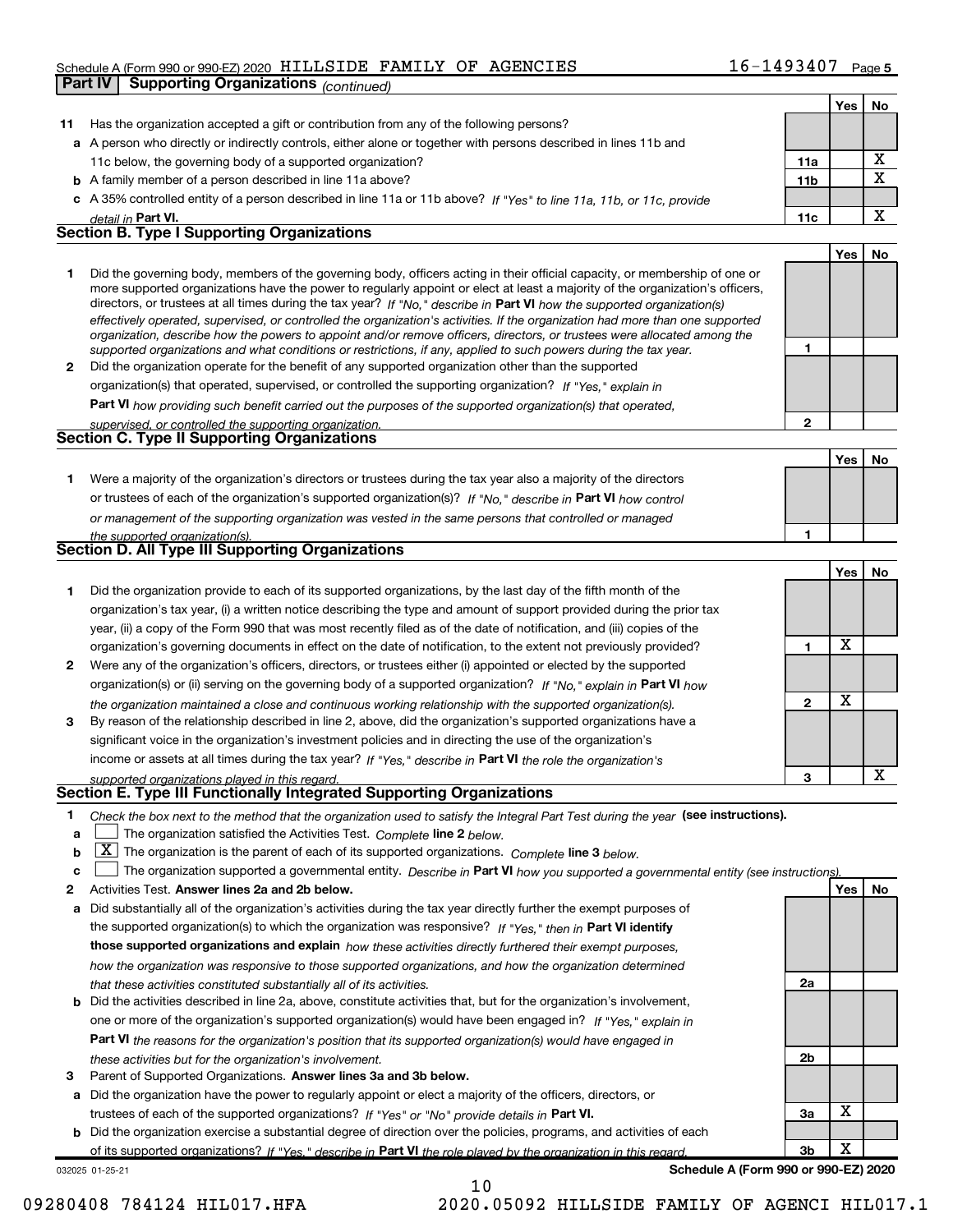| <b>Part V</b>   Type III Non-Functionally Integrated 509(a)(3) Supporting Organizations |  |                       |  |
|-----------------------------------------------------------------------------------------|--|-----------------------|--|
| Schedule A (Form 990 or 990-EZ) 2020 HILLSIDE FAMILY OF AGENCIES                        |  | $16 - 1493407$ Page 6 |  |

The Check here if the organization satisfied the Integral Part Test as a qualifying trust on Nov. 20, 1970 ( explain in Part VI). See instructions. All other Type III non-functionally integrated supporting organizations must complete Sections A through E.

|                | Section A - Adjusted Net Income                                                                                                   | (A) Prior Year | (B) Current Year<br>(optional) |                                |
|----------------|-----------------------------------------------------------------------------------------------------------------------------------|----------------|--------------------------------|--------------------------------|
| 1              | Net short term capital gain                                                                                                       | 1              |                                |                                |
| 2              | Recoveries of prior-year distributions                                                                                            | $\mathbf{2}$   |                                |                                |
| 3              | Other gross income (see instructions)                                                                                             | 3              |                                |                                |
| 4              | Add lines 1 through 3.                                                                                                            | 4              |                                |                                |
| 5              | Depreciation and depletion                                                                                                        | 5              |                                |                                |
| 6              | Portion of operating expenses paid or incurred for production or                                                                  |                |                                |                                |
|                | collection of gross income or for management, conservation, or                                                                    |                |                                |                                |
|                | maintenance of property held for production of income (see instructions)                                                          | 6              |                                |                                |
| 7              | Other expenses (see instructions)                                                                                                 | $\overline{7}$ |                                |                                |
| 8              | Adjusted Net Income (subtract lines 5, 6, and 7 from line 4)                                                                      | 8              |                                |                                |
|                | <b>Section B - Minimum Asset Amount</b>                                                                                           |                | (A) Prior Year                 | (B) Current Year<br>(optional) |
| 1              | Aggregate fair market value of all non-exempt-use assets (see                                                                     |                |                                |                                |
|                | instructions for short tax year or assets held for part of year):                                                                 |                |                                |                                |
|                | <b>a</b> Average monthly value of securities                                                                                      | 1a             |                                |                                |
|                | <b>b</b> Average monthly cash balances                                                                                            | 1b             |                                |                                |
|                | c Fair market value of other non-exempt-use assets                                                                                | 1c             |                                |                                |
|                | d Total (add lines 1a, 1b, and 1c)                                                                                                | 1d             |                                |                                |
|                | e Discount claimed for blockage or other factors                                                                                  |                |                                |                                |
|                | (explain in detail in Part VI):                                                                                                   |                |                                |                                |
| $\mathbf{2}$   | Acquisition indebtedness applicable to non-exempt-use assets                                                                      | 2              |                                |                                |
| 3              | Subtract line 2 from line 1d.                                                                                                     | 3              |                                |                                |
| 4              | Cash deemed held for exempt use. Enter 0.015 of line 3 (for greater amount,                                                       |                |                                |                                |
|                | see instructions)                                                                                                                 | 4              |                                |                                |
| 5              | Net value of non-exempt-use assets (subtract line 4 from line 3)                                                                  | 5              |                                |                                |
| 6              | Multiply line 5 by 0.035.                                                                                                         | 6              |                                |                                |
| 7              | Recoveries of prior-year distributions                                                                                            | 7              |                                |                                |
| 8              | Minimum Asset Amount (add line 7 to line 6)                                                                                       | 8              |                                |                                |
|                | <b>Section C - Distributable Amount</b>                                                                                           |                |                                | <b>Current Year</b>            |
| 1              | Adjusted net income for prior year (from Section A, line 8, column A)                                                             | 1              |                                |                                |
| 2              | Enter 0.85 of line 1.                                                                                                             | $\overline{2}$ |                                |                                |
| 3              | Minimum asset amount for prior year (from Section B, line 8, column A)                                                            | 3              |                                |                                |
| 4              | Enter greater of line 2 or line 3.                                                                                                | 4              |                                |                                |
| 5              | Income tax imposed in prior year                                                                                                  | 5              |                                |                                |
| 6              | <b>Distributable Amount.</b> Subtract line 5 from line 4, unless subject to                                                       |                |                                |                                |
|                | emergency temporary reduction (see instructions).                                                                                 | 6              |                                |                                |
| $\overline{7}$ | Check here if the current year is the organization's first as a non-functionally integrated Type III supporting organization (see |                |                                |                                |

instructions).

Schedule A (Form 990 or 990-EZ) 2020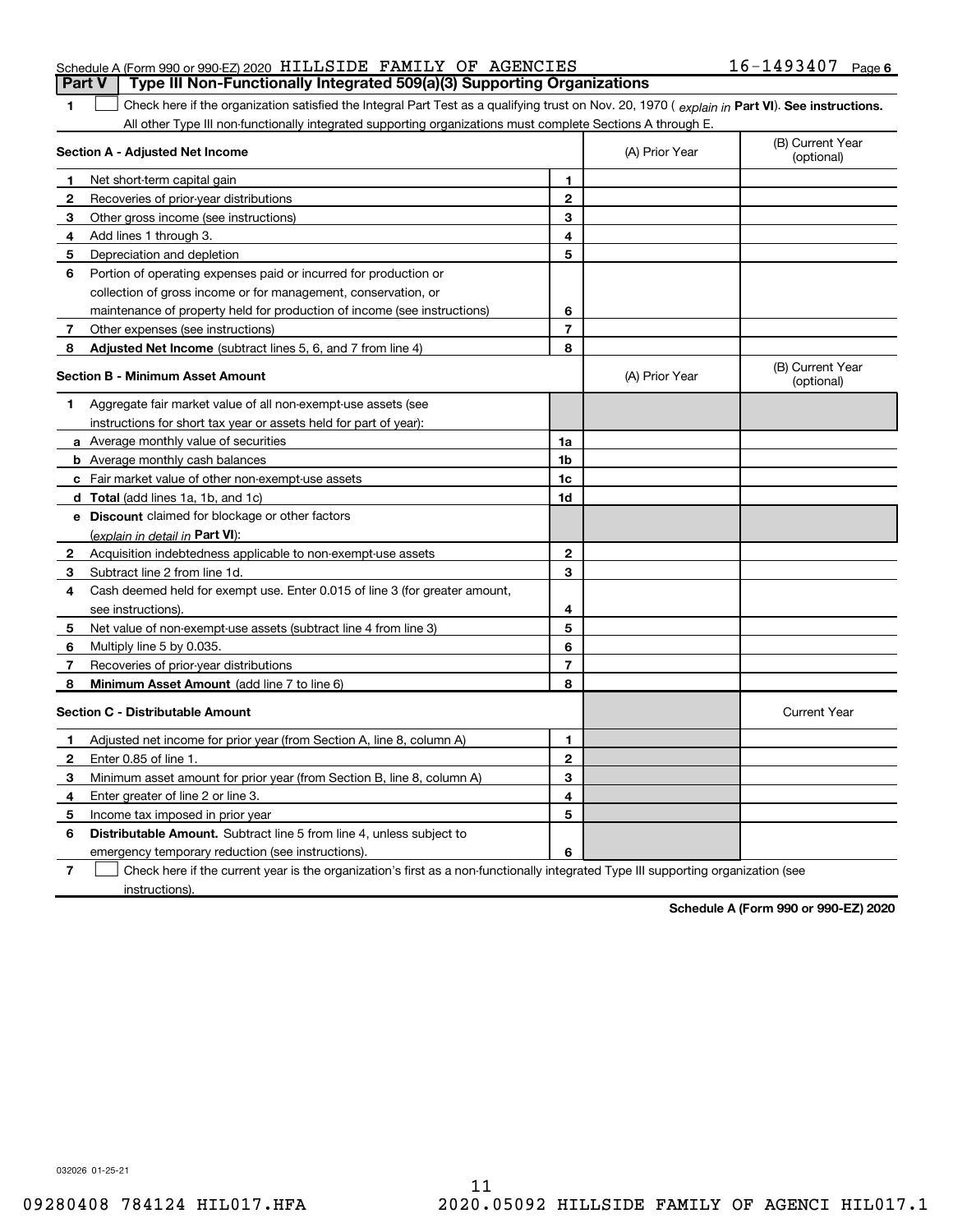|    | Type III Non-Functionally Integrated 509(a)(3) Supporting Organizations<br><b>Part V</b><br>(continued) |                             |                                       |                |                                         |  |  |  |
|----|---------------------------------------------------------------------------------------------------------|-----------------------------|---------------------------------------|----------------|-----------------------------------------|--|--|--|
|    | <b>Section D - Distributions</b>                                                                        |                             |                                       |                | <b>Current Year</b>                     |  |  |  |
| 1. | Amounts paid to supported organizations to accomplish exempt purposes                                   |                             | 1                                     |                |                                         |  |  |  |
| 2  | Amounts paid to perform activity that directly furthers exempt purposes of supported                    |                             |                                       |                |                                         |  |  |  |
|    | organizations, in excess of income from activity                                                        |                             | 2                                     |                |                                         |  |  |  |
| 3  | Administrative expenses paid to accomplish exempt purposes of supported organizations                   |                             |                                       | 3              |                                         |  |  |  |
| 4  | Amounts paid to acquire exempt-use assets                                                               |                             |                                       | 4              |                                         |  |  |  |
| 5  | Qualified set-aside amounts (prior IRS approval required - provide details in Part VI)                  |                             |                                       | 5              |                                         |  |  |  |
| 6  | Other distributions (describe in Part VI). See instructions.                                            |                             |                                       | 6              |                                         |  |  |  |
| 7  | <b>Total annual distributions.</b> Add lines 1 through 6.                                               |                             |                                       | $\overline{7}$ |                                         |  |  |  |
| 8  | Distributions to attentive supported organizations to which the organization is responsive              |                             |                                       |                |                                         |  |  |  |
|    | (provide details in Part VI). See instructions.                                                         |                             |                                       | 8              |                                         |  |  |  |
| 9  | Distributable amount for 2020 from Section C, line 6                                                    |                             |                                       | 9              |                                         |  |  |  |
| 10 | Line 8 amount divided by line 9 amount                                                                  |                             |                                       | 10             |                                         |  |  |  |
|    |                                                                                                         | (i)                         | (iii)                                 |                | (iii)                                   |  |  |  |
|    | <b>Section E - Distribution Allocations</b> (see instructions)                                          | <b>Excess Distributions</b> | <b>Underdistributions</b><br>Pre-2020 |                | <b>Distributable</b><br>Amount for 2020 |  |  |  |
| 1  | Distributable amount for 2020 from Section C, line 6                                                    |                             |                                       |                |                                         |  |  |  |
| 2  | Underdistributions, if any, for years prior to 2020 (reason-                                            |                             |                                       |                |                                         |  |  |  |
|    | able cause required - explain in Part VI). See instructions.                                            |                             |                                       |                |                                         |  |  |  |
| 3  | Excess distributions carryover, if any, to 2020                                                         |                             |                                       |                |                                         |  |  |  |
|    | <b>a</b> From 2015                                                                                      |                             |                                       |                |                                         |  |  |  |
|    | <b>b</b> From 2016                                                                                      |                             |                                       |                |                                         |  |  |  |
|    | $c$ From 2017                                                                                           |                             |                                       |                |                                         |  |  |  |
|    | d From 2018                                                                                             |                             |                                       |                |                                         |  |  |  |
|    | e From 2019                                                                                             |                             |                                       |                |                                         |  |  |  |
|    | Total of lines 3a through 3e                                                                            |                             |                                       |                |                                         |  |  |  |
| g  | Applied to underdistributions of prior years                                                            |                             |                                       |                |                                         |  |  |  |
|    | <b>h</b> Applied to 2020 distributable amount                                                           |                             |                                       |                |                                         |  |  |  |
|    | Carryover from 2015 not applied (see instructions)                                                      |                             |                                       |                |                                         |  |  |  |
|    | Remainder. Subtract lines 3g, 3h, and 3i from line 3f.                                                  |                             |                                       |                |                                         |  |  |  |
| 4  | Distributions for 2020 from Section D,                                                                  |                             |                                       |                |                                         |  |  |  |
|    | line $7:$                                                                                               |                             |                                       |                |                                         |  |  |  |
|    | <b>a</b> Applied to underdistributions of prior years                                                   |                             |                                       |                |                                         |  |  |  |
|    | <b>b</b> Applied to 2020 distributable amount                                                           |                             |                                       |                |                                         |  |  |  |
|    | c Remainder. Subtract lines 4a and 4b from line 4.                                                      |                             |                                       |                |                                         |  |  |  |
| 5  | Remaining underdistributions for years prior to 2020, if                                                |                             |                                       |                |                                         |  |  |  |
|    | any. Subtract lines 3g and 4a from line 2. For result greater                                           |                             |                                       |                |                                         |  |  |  |
|    | than zero, explain in Part VI. See instructions.                                                        |                             |                                       |                |                                         |  |  |  |
| 6  | Remaining underdistributions for 2020. Subtract lines 3h                                                |                             |                                       |                |                                         |  |  |  |
|    | and 4b from line 1. For result greater than zero, explain in                                            |                             |                                       |                |                                         |  |  |  |
|    | Part VI. See instructions.                                                                              |                             |                                       |                |                                         |  |  |  |
| 7  | Excess distributions carryover to 2021. Add lines 3j                                                    |                             |                                       |                |                                         |  |  |  |
|    | and 4c.                                                                                                 |                             |                                       |                |                                         |  |  |  |
| 8  | Breakdown of line 7:                                                                                    |                             |                                       |                |                                         |  |  |  |
|    | a Excess from 2016                                                                                      |                             |                                       |                |                                         |  |  |  |
|    | <b>b</b> Excess from 2017                                                                               |                             |                                       |                |                                         |  |  |  |
|    | c Excess from 2018                                                                                      |                             |                                       |                |                                         |  |  |  |
|    | d Excess from 2019                                                                                      |                             |                                       |                |                                         |  |  |  |
|    | e Excess from 2020                                                                                      |                             |                                       |                |                                         |  |  |  |

Schedule A (Form 990 or 990-EZ) 2020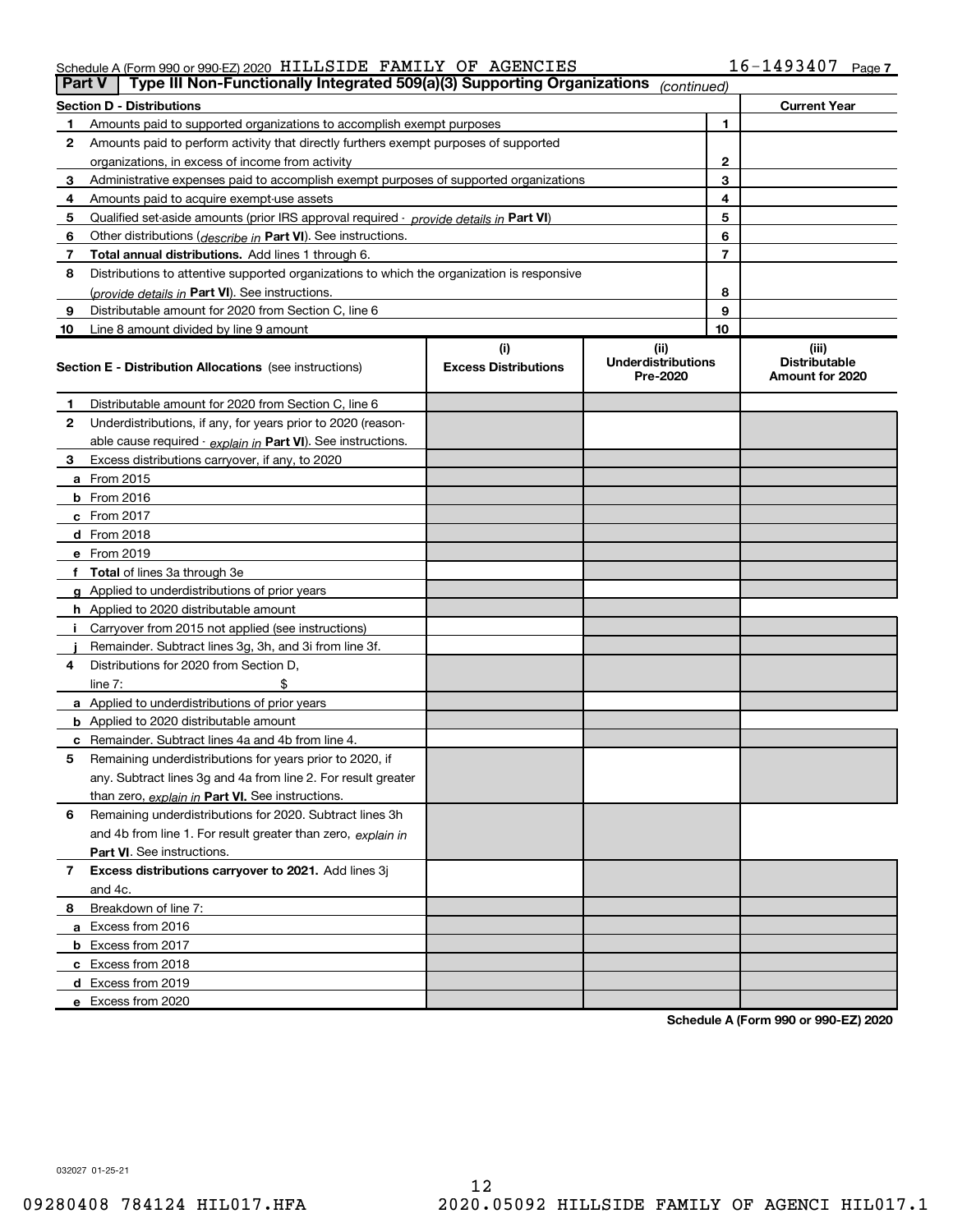Part VI | Supplemental Information. Provide the explanations required by Part II, line 10; Part II, line 17a or 17b; Part III, line 12; Part IV, Section A, lines 1, 2, 3b, 3c, 4b, 4c, 5a, 6, 9a, 9b, 9c, 11a, 11b, and 11c; Part IV, Section B, lines 1 and 2; Part IV, Section C, line 1; Part IV, Section D, lines 2 and 3; Part IV, Section E, lines 1c, 2a, 2b, 3a, and 3b; Part V, line 1; Part V, Section B, line 1e; Part V, Section D, lines 5, 6, and 8; and Part V, Section E, lines 2, 5, and 6. Also complete this part for any additional information. (See instructions.)

PART IV, SECTION E, LINE 3A:

THE SOLE MEMBER OF EACH SUPPORTED AFFILIATED ENTITY IS THE CORPORATION

(REFERRED TO AS "PARENT" OR THE "MEMBER" WITHIN THE CERTIFICATION OF

INCORPORATION OR BYLAWS OF EACH SUPPORTED AFFILIATED ENTITY). ONE OF

THE SUPPORTED AFFILIATED ENTITY'S DIRECTORS SHALL SERVE EX OFFICIO AND

THE REMAINDER SHALL BE ELECTED BY THE MEMBER.

PART IV, SECTION E, LINE 3B:

THE MEMBER SHALL HAVE AND EXERCISE ALL THE RIGHTS AND POWERS OF

CORPORATE MEMBERSHIP CREATED BY THE LAWS OF THE STATE OF NEW YORK OR

THE CERTIFICATE OF INCORPORATION OR BYLAWS OF EACH SUPPORTED AFFILIATED

ENTITY. THE FOLLOWING GOVERNANCE AND MANAGEMENT POWERS HAVE BEEN

RESERVED TO THE MEMBER IN THE CERTIFICATE OF INCORPORATION:

(1) TO APPROVE AND INTERPRET THE STATEMENT OF MISSION AND PHILOSOPHY ADOPTED BY EACH SUPPORTED AFFILIATED ENTITY AND TO REQUIRE THAT EACH SUPPORTED AFFILIATED ENTITY OPERATE IN CONFORMANCE WITH ITS MISSION AND PHILOSOPHY;

(2) TO APPOINT AND REMOVE, WITH OR WITHOUT CAUSE, THE CHIEF EXECUTIVE OFFICER OF EACH SUPPORTED AFFILIATED ENTITY;

(3) TO AMEND OR REPEAL THE CERTIFICATE OF INCORPORATION AND BYLAWS, AND

TO ADOPT ANY NEW OR RESTATED CERTIFICATE OF INCORPORATION OR BYLAWS, OF

13

EACH SUPPORTED AFFILIATED ENTITY;

|  |  |  |  |  |  |  | (4) TO APPROVE ANY PLAN OF MERGER, CONSOLIDATION, DISSOLUTION OR |  |  |
|--|--|--|--|--|--|--|------------------------------------------------------------------|--|--|
|--|--|--|--|--|--|--|------------------------------------------------------------------|--|--|

032028 01-25-21

Schedule A (Form 990 or 990-EZ) 2020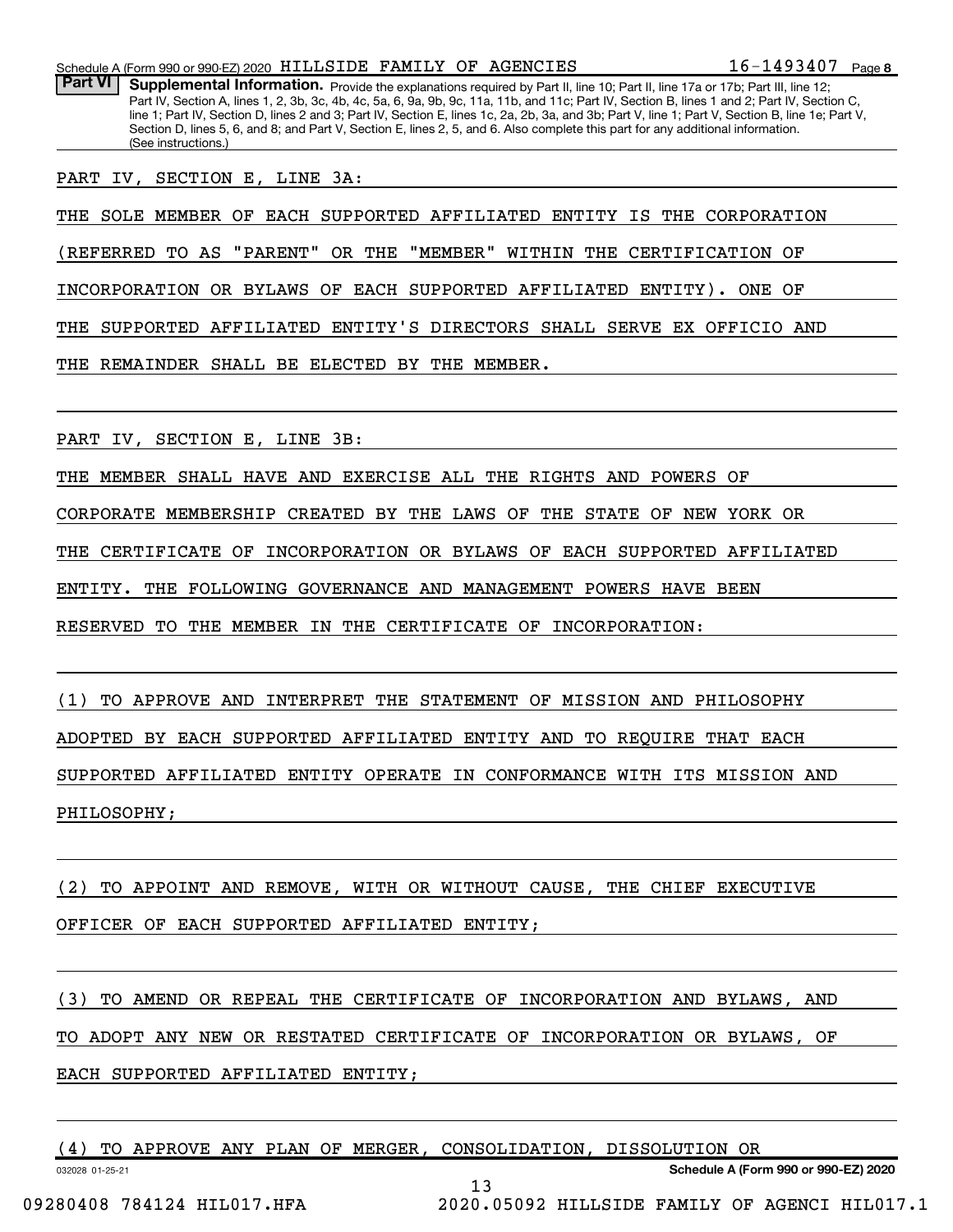Part VI | Supplemental Information. Provide the explanations required by Part II, line 10; Part II, line 17a or 17b; Part III, line 12; Part IV, Section A, lines 1, 2, 3b, 3c, 4b, 4c, 5a, 6, 9a, 9b, 9c, 11a, 11b, and 11c; Part IV, Section B, lines 1 and 2; Part IV, Section C, line 1; Part IV, Section D, lines 2 and 3; Part IV, Section E, lines 1c, 2a, 2b, 3a, and 3b; Part V, line 1; Part V, Section B, line 1e; Part V, Section D, lines 5, 6, and 8; and Part V, Section E, lines 2, 5, and 6. Also complete this part for any additional information. (See instructions.)

LIQUIDATION OF EACH SUPPORTED AFFILIATED ENTITY;

(5) TO ELECT OR APPOINT, FIX THE NUMBER OF, AND REMOVE, WITH OR WITHOUT

CAUSE, THE DIRECTORS OF EACH SUPPORTED AFFILIATED ENTITY;

(6) TO APPROVE THE DEBT OF EACH SUPPORTED AFFILIATED ENTITY IN EXCESS

OF AN AMOUNT TO BE FIXED FROM TIME TO TIME BY THE MEMBER, AND

ENCUMBRANCES ON CORPORATE REAL ESTATE TO SECURE PAYMENT OF DEBT TO BE

INCURRED;

(7) TO APPROVE THE SALE, ACQUISITION, LEASE, TRANSFER, MORTGAGE,

GUARANTY, OR PLEDGE OF REAL OR PERSONAL PROPERTY OF EACH SUPPORTED

AFFILIATED ENTITY IN EXCESS OF AN AMOUNT TO BE FIXED FROM TIME TO TIME

BY THE MEMBER;

(8) TO APPROVE THE CAPITAL AND OPERATING BUDGETS OF EACH SUPPORTED

AFFILIATED ENTITY;

(9) TO APPROVE SETTLEMENTS OF LITIGATION WHEN SUCH SETTLEMENTS EXCEED

APPLICABLE INSURANCE COVERAGE OR THE AMOUNT OF ANY APPLICABLE

SELF-INSURANCE FUND;

(10) TO APPROVE ANY CORPORATE REORGANIZATION OF EACH SUPPORTED

AFFILIATED ENTITY AND THE DEVELOPMENT OR DISSOLUTION OF ANY SUBSIDIARY

14

ORGANIZATIONS, PARTNERSHIPS OR JOINT VENTURES OF EACH SUPPORTED

AFFILIATED ENTITY;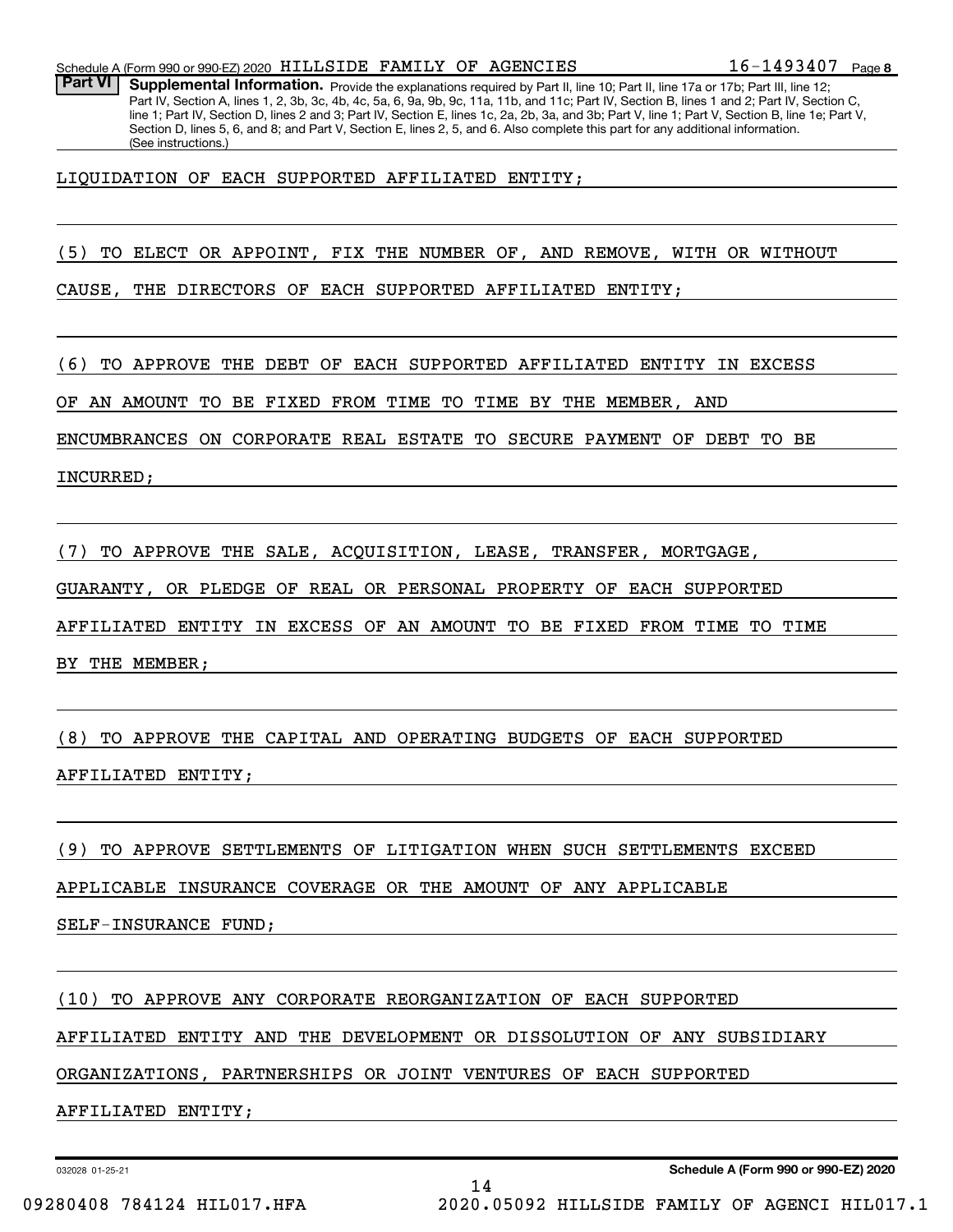Part VI | Supplemental Information. Provide the explanations required by Part II, line 10; Part II, line 17a or 17b; Part III, line 12; Part IV, Section A, lines 1, 2, 3b, 3c, 4b, 4c, 5a, 6, 9a, 9b, 9c, 11a, 11b, and 11c; Part IV, Section B, lines 1 and 2; Part IV, Section C, line 1; Part IV, Section D, lines 2 and 3; Part IV, Section E, lines 1c, 2a, 2b, 3a, and 3b; Part V, line 1; Part V, Section B, line 1e; Part V, Section D, lines 5, 6, and 8; and Part V, Section E, lines 2, 5, and 6. Also complete this part for any additional information. (See instructions.)

(11) TO APPROVE THE STRATEGIC PLAN OF EACH SUPPORTED AFFILIATED ENTITY;

AND

(12) TO APPROVE CONTRACTS OF EACH SUPPORTED AFFILIATED ENTITY WITH INSURERS AND OTHER PAYERS, WHERE THE EXPECTED ANNUAL REVENUE OR RISK EXPOSURE IS HIGHER THAN AN AMOUNT TO BE FIXED FROM TIME TO TIME BY THE MEMBER.

(13) FOR THE PURPOSES OF THE FOREGOING, THE POWER OF THE MEMBER TO APPROVE INCLUDES (I) THE POWER TO INITIATE AND DIRECT ACTION BY EACH SUPPORTED AFFILIATED ENTITY WITHOUT A PRIOR RECOMMENDATION OF EACH SUPPORTED AFFILIATED ENTITY'S BOARD OF DIRECTORS OR OTHER GOVERNING OR MANAGING BODY, AND (II) THE POWER TO ACCEPT, REJECT OR MODIFY A RECOMMENDATION OF EACH SUPPORTED AFFILIATED ENTITY'S BOARD OF DIRECTORS OR OTHER GOVERNING OR MANAGING BODY AND TO DIRECT ACTION BY EACH SUPPORTED AFFILIATED ENTITY UPON SUCH DETERMINATION OR RETURN THE MATTER TO THE BOARD OR OTHER GOVERNING OR MANAGING BODY FOR RECONSIDERATION WITH REASONS FOR THE REJECTION AND/OR SUGGESTED CHANGES. THE BOARD OF DIRECTORS AND OFFICERS OF EACH SUPPORTED AFFILIATED ENTITY SHALL NOT TAKE ANY ACTION REQUIRING THE APPROVAL OF THE MEMBER UNTIL THE MEMBER SHALL HAVE EXERCISED ITS RESERVED POWERS AND COMMUNICATED ITS DETERMINATION IN WRITING TO THE BOARD.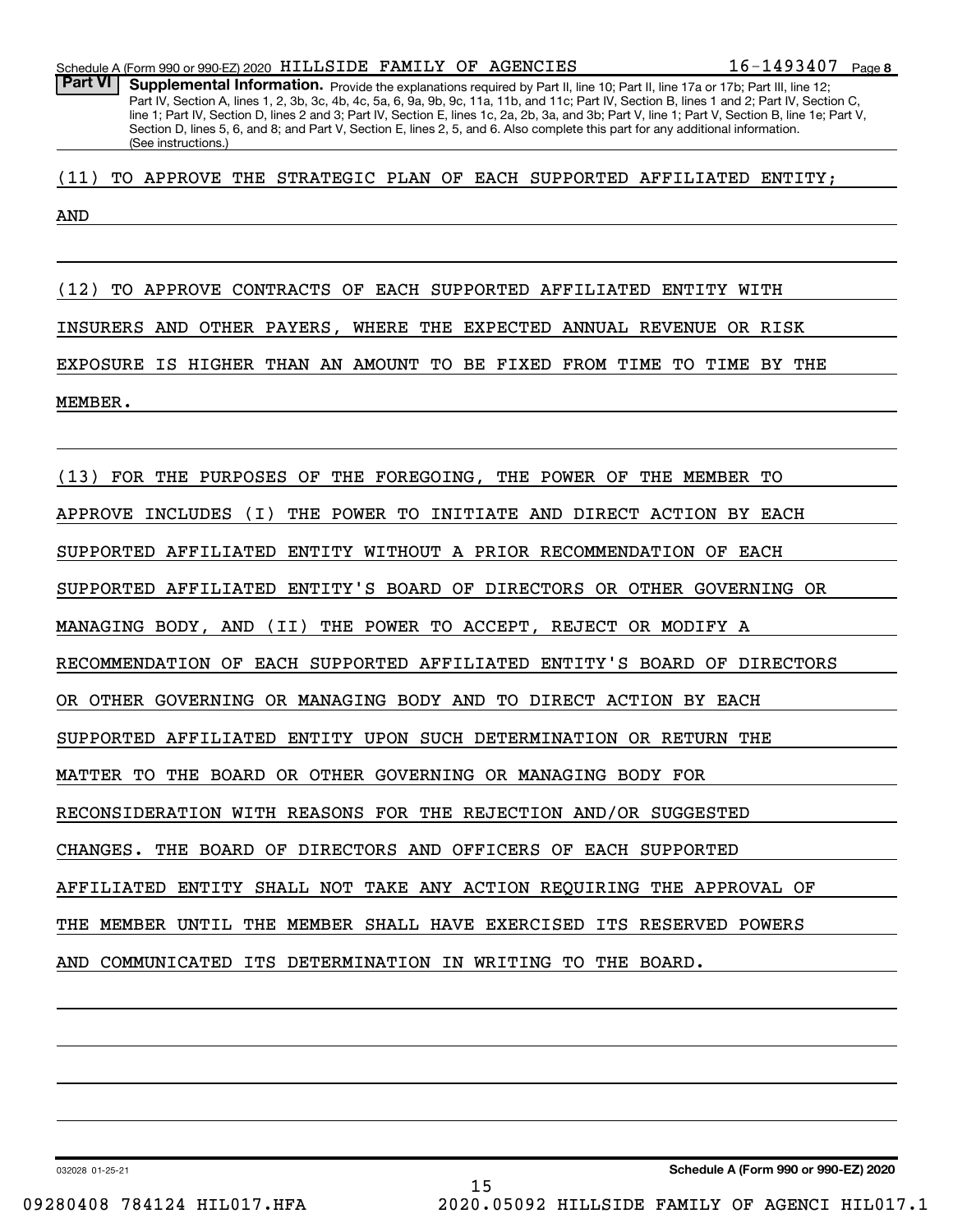| <b>SCHEDULE N</b>                                                                                                                                                                                                                                                                                     |                                                                                                                                                  |                                                                                  |                             |                                                                                          |                                                                                                                                                    |                      |                                                                                                                                                                                                |                                                     | OMB No. 1545-0047                         |                               |                            |
|-------------------------------------------------------------------------------------------------------------------------------------------------------------------------------------------------------------------------------------------------------------------------------------------------------|--------------------------------------------------------------------------------------------------------------------------------------------------|----------------------------------------------------------------------------------|-----------------------------|------------------------------------------------------------------------------------------|----------------------------------------------------------------------------------------------------------------------------------------------------|----------------------|------------------------------------------------------------------------------------------------------------------------------------------------------------------------------------------------|-----------------------------------------------------|-------------------------------------------|-------------------------------|----------------------------|
| Liquidation, Termination, Dissolution, or Significant Disposition of Assets<br>(Form 990 or 990-EZ)<br>> Complete if the organization answered "Yes" on Form 990, Part IV, lines 31 or 32, or Form 990-EZ, line 36.<br>Attach certified copies of any articles of dissolution, resolutions, or plans. |                                                                                                                                                  |                                                                                  |                             |                                                                                          |                                                                                                                                                    |                      | 2020                                                                                                                                                                                           |                                                     |                                           |                               |                            |
|                                                                                                                                                                                                                                                                                                       | Attach to Form 990 or 990-EZ.<br>Department of the Treasury<br>Internal Revenue Service<br>Go to www.irs.gov/Form990 for the latest information. |                                                                                  |                             |                                                                                          |                                                                                                                                                    |                      |                                                                                                                                                                                                | <b>Open to Public</b>                               | Inspection                                |                               |                            |
|                                                                                                                                                                                                                                                                                                       | Name of the organization                                                                                                                         |                                                                                  | HILLSIDE FAMILY OF AGENCIES |                                                                                          |                                                                                                                                                    |                      |                                                                                                                                                                                                | <b>Employer identification number</b><br>16-1493407 |                                           |                               |                            |
| <b>Part I</b>                                                                                                                                                                                                                                                                                         | space is needed.                                                                                                                                 |                                                                                  |                             |                                                                                          |                                                                                                                                                    |                      | Liquidation, Termination, or Dissolution. Complete this part if the organization answered "Yes" on Form 990, Part IV, line 31, or Form 990-EZ, line 36. Part I can be duplicated if additional |                                                     |                                           |                               |                            |
| $\blacktriangleleft$                                                                                                                                                                                                                                                                                  |                                                                                                                                                  | (a) Description of asset(s)<br>distributed or transaction<br>expenses paid       | (b) Date of<br>distribution | (c) Fair market value of<br>asset(s) distributed or<br>amount of transaction<br>expenses | (d) Method of<br>determining FMV for<br>asset(s) distributed or<br>transaction expenses                                                            | (e) EIN of recipient | (f) Name and address of recipient                                                                                                                                                              |                                                     | (g) IRC section of<br>tax-exempt) or type | recipient(s) (if<br>of entity |                            |
|                                                                                                                                                                                                                                                                                                       |                                                                                                                                                  |                                                                                  |                             |                                                                                          |                                                                                                                                                    |                      | HILLSIDE CHILDREN'S CENTER.                                                                                                                                                                    |                                                     |                                           |                               |                            |
|                                                                                                                                                                                                                                                                                                       | NET ASSETS IN THEIR ENTIRETY                                                                                                                     |                                                                                  |                             |                                                                                          |                                                                                                                                                    |                      | 1183 MONROE AVENUE                                                                                                                                                                             |                                                     |                                           |                               |                            |
|                                                                                                                                                                                                                                                                                                       | TRANSFERRED TO AFFILIATE                                                                                                                         |                                                                                  | 07/01/20                    | 18, 723, 773, BOOK VALUE                                                                 |                                                                                                                                                    | 16-0743039           | ROCHESTER NY 14620                                                                                                                                                                             |                                                     | $501(C)$ (3)                              |                               |                            |
|                                                                                                                                                                                                                                                                                                       |                                                                                                                                                  |                                                                                  |                             |                                                                                          |                                                                                                                                                    |                      |                                                                                                                                                                                                |                                                     |                                           |                               |                            |
|                                                                                                                                                                                                                                                                                                       |                                                                                                                                                  |                                                                                  |                             |                                                                                          |                                                                                                                                                    |                      |                                                                                                                                                                                                |                                                     |                                           |                               |                            |
|                                                                                                                                                                                                                                                                                                       |                                                                                                                                                  |                                                                                  |                             |                                                                                          |                                                                                                                                                    |                      |                                                                                                                                                                                                |                                                     |                                           |                               |                            |
|                                                                                                                                                                                                                                                                                                       |                                                                                                                                                  |                                                                                  |                             |                                                                                          |                                                                                                                                                    |                      |                                                                                                                                                                                                |                                                     |                                           |                               |                            |
|                                                                                                                                                                                                                                                                                                       |                                                                                                                                                  |                                                                                  |                             |                                                                                          |                                                                                                                                                    |                      |                                                                                                                                                                                                |                                                     |                                           |                               |                            |
|                                                                                                                                                                                                                                                                                                       |                                                                                                                                                  |                                                                                  |                             |                                                                                          |                                                                                                                                                    |                      |                                                                                                                                                                                                |                                                     |                                           |                               |                            |
|                                                                                                                                                                                                                                                                                                       |                                                                                                                                                  |                                                                                  |                             |                                                                                          |                                                                                                                                                    |                      |                                                                                                                                                                                                |                                                     |                                           |                               |                            |
|                                                                                                                                                                                                                                                                                                       |                                                                                                                                                  |                                                                                  |                             |                                                                                          |                                                                                                                                                    |                      |                                                                                                                                                                                                |                                                     |                                           | Yes                           | <b>No</b>                  |
| 2                                                                                                                                                                                                                                                                                                     |                                                                                                                                                  | Did or will any officer, director, trustee, or key employee of the organization: |                             |                                                                                          |                                                                                                                                                    |                      |                                                                                                                                                                                                |                                                     |                                           |                               |                            |
| a                                                                                                                                                                                                                                                                                                     |                                                                                                                                                  |                                                                                  |                             |                                                                                          |                                                                                                                                                    |                      |                                                                                                                                                                                                |                                                     | 2a                                        | $\mathbf X$                   |                            |
| b                                                                                                                                                                                                                                                                                                     |                                                                                                                                                  |                                                                                  |                             |                                                                                          |                                                                                                                                                    |                      |                                                                                                                                                                                                |                                                     | 2 <sub>b</sub>                            | Χ                             |                            |
| c                                                                                                                                                                                                                                                                                                     |                                                                                                                                                  | Become a direct or indirect owner of a successor or transferee organization?     |                             |                                                                                          |                                                                                                                                                    |                      |                                                                                                                                                                                                |                                                     | 2c<br>2d                                  |                               | $\mathbf X$<br>$\mathbf X$ |
| d                                                                                                                                                                                                                                                                                                     |                                                                                                                                                  |                                                                                  |                             |                                                                                          | Receive, or become entitled to, compensation or other similar payments as a result of the organization's liquidation, termination, or dissolution? |                      | e If the organization answered "Yes" to any of the questions on lines 2a through 2d, provide the name of the person involved and explain in Part III. $\triangleright$ SEE PART III            |                                                     |                                           |                               |                            |

For Paperwork Reduction Act Notice, see the Instructions for Form 990 or Form 990-EZ.

Schedule N (Form 990 or 990-EZ) 2020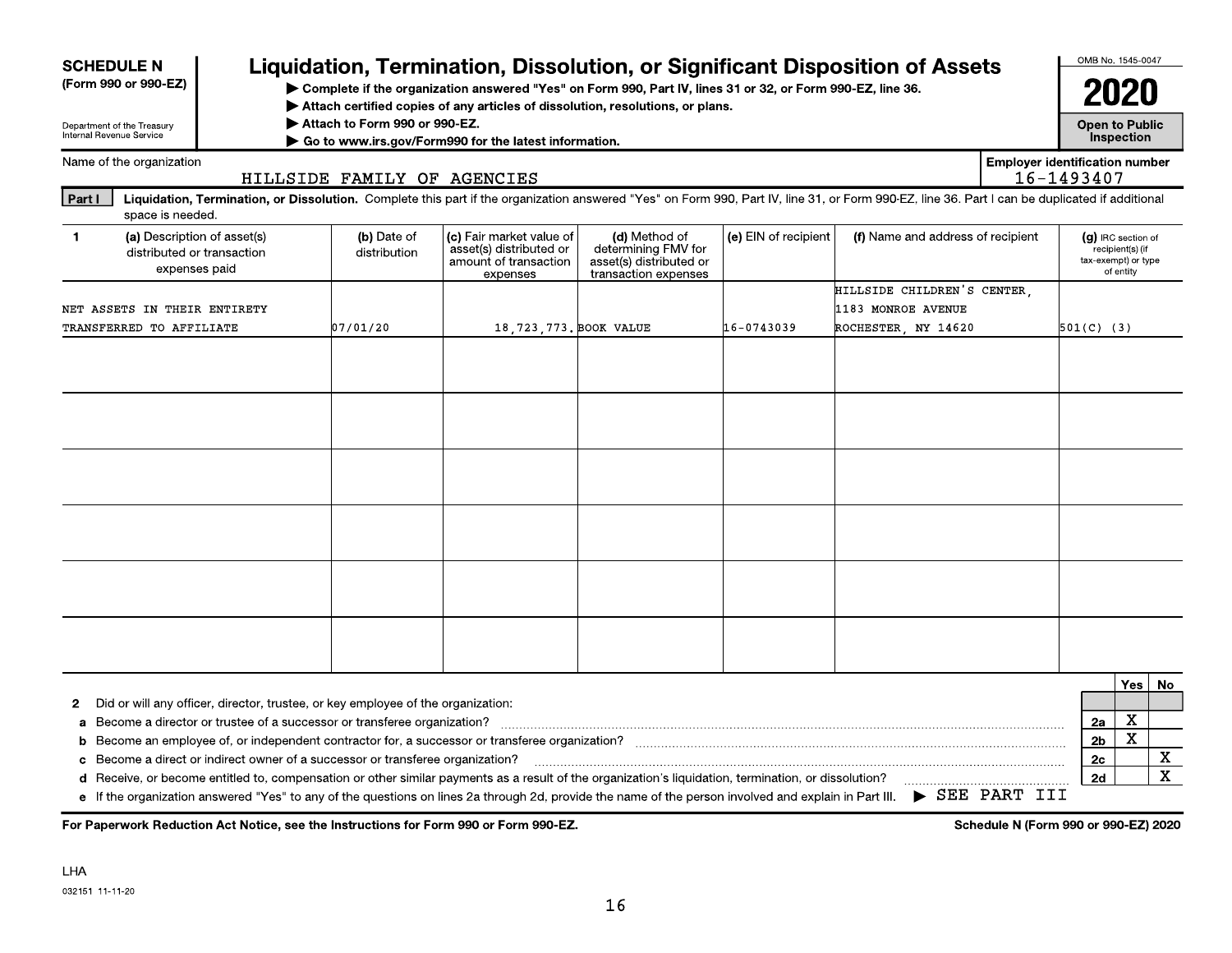### Schedule N (Form 990 or 990-EZ) 2020 HILLSIDE FAMILY OF AGENCIES

Part I Liquidation, Termination, or Dissolution (continued) Note: If the organization distributed all of its assets during the tax year, then Form 990, Part X, column (B), line 16 (Total assets), and line 26 (Total liabilities), should equal -0-. **Yes** | No X  $\overline{\mathbf{3}}$  $\mathbf{3}$ 4a Is the organization required to notify the attorney general or other appropriate state official of its intent to dissolve, liquidate, or terminate?  $\mathbf x$  $4a$ X  $4<sub>b</sub>$ X  $5\phantom{.0}$ 5 X 6a b If "Yes" to line 6a, did the organization discharge or defease all of its tax-exempt bond liabilities during the tax yr in accordance with the Internal Revenue Code and state laws? 6b

c If "Yes" on line 6b, describe in Part III how the organization defeased or otherwise settled these liabilities. If "No" on line 6b, explain in Part III.

Part II Sale, Exchange, Disposition, or Other Transfer of More Than 25% of the Organization's Assets. Complete this part if the organization answered "Yes" on Form 990, Part IV, line 32, or Form 990-EZ, line 36. Part II can be duplicated if additional space is needed.

| -1 | (a) Description of asset(s)<br>distributed or transaction<br>expenses paid | (b) Date of<br>distribution | (c) Fair market value of<br>asset(s) distributed or<br>amount of transaction<br>expenses | (d) Method of<br>determining FMV for<br>asset(s) distributed or<br>transaction expenses | (e) EIN of recipient | (f) Name and address of recipient | (g) IRC section of<br>recipient(s) (if<br>tax-exempt) or type<br>of entity |
|----|----------------------------------------------------------------------------|-----------------------------|------------------------------------------------------------------------------------------|-----------------------------------------------------------------------------------------|----------------------|-----------------------------------|----------------------------------------------------------------------------|
|    |                                                                            |                             |                                                                                          |                                                                                         |                      |                                   |                                                                            |
|    |                                                                            |                             |                                                                                          |                                                                                         |                      |                                   |                                                                            |
|    |                                                                            |                             |                                                                                          |                                                                                         |                      |                                   |                                                                            |
|    |                                                                            |                             |                                                                                          |                                                                                         |                      |                                   |                                                                            |
|    |                                                                            |                             |                                                                                          |                                                                                         |                      |                                   |                                                                            |
|    |                                                                            |                             |                                                                                          |                                                                                         |                      |                                   |                                                                            |
|    |                                                                            |                             |                                                                                          |                                                                                         |                      |                                   |                                                                            |

|                                                                                                                                                       | Yes l |  |
|-------------------------------------------------------------------------------------------------------------------------------------------------------|-------|--|
| 2 Did or will any officer, director, trustee, or key employee of the organization:                                                                    |       |  |
| a Become a director or trustee of a successor or transferee organization?                                                                             |       |  |
| <b>b</b> Become an employee of, or independent contractor for, a successor or transferee organization?                                                |       |  |
| c Become a direct or indirect owner of a successor or transferee organization?                                                                        |       |  |
| d Receive, or become entitled to, compensation or other similar payments as a result of the organization's significant disposition of assets?         |       |  |
| e If the organization answered "Yes" to any of the questions on lines 2a through 2d, provide the name of the person involved and explain in Part III. |       |  |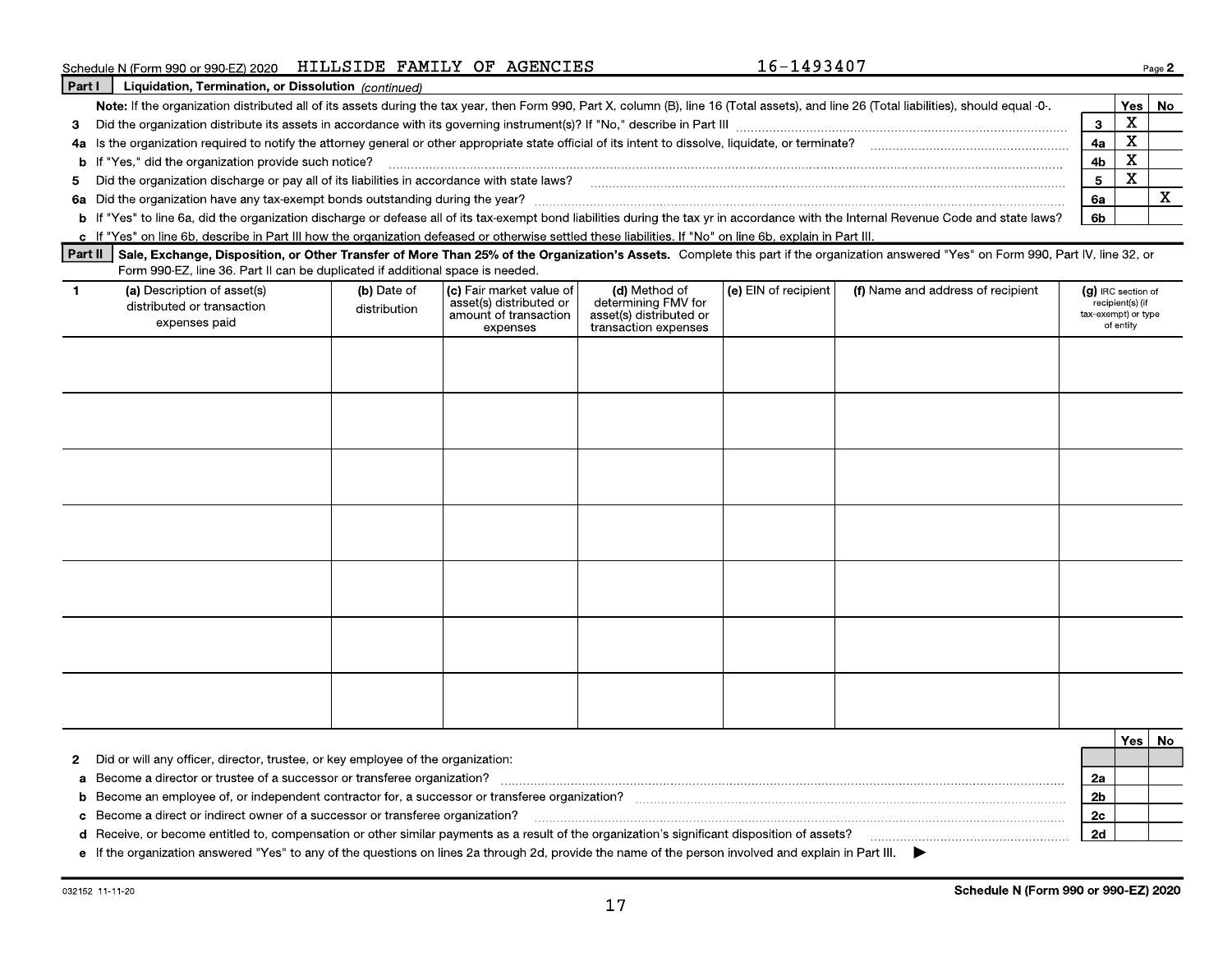Part III | Supplemental Information. Provide the information required by Part I, lines 2e and 6c, and Part II, line 2e. Also complete this part to provide any additional information.

#### PART I, LINE 2E:

ALL OFFICERS AND DIRECTORS ARE OFFICERS AND DIRECTORS OF SUCCESSOR

ORGANIZATION.

PART I, LINE 2E:

PRIOR TO THE MERGER OF HILLSIDE FAMILY OF AGENCIES ("HFA") AND HILLSIDE CHILDREN'S CENTER ("HCC"), THE TWO ENTITIES HAD TWO DIFFERENT BOARDS, WHICH WERE COMBINED AT THE TIME OF THE MERGER. IN ADDITION TO THE COMBINED BOARDS, ALL EMPLOYEES OF HFA AT THE TIME OF MERGER BECAME EMPLOYEES OF HCC.

SCH. N, PART I, LINE 1(A)

AS PART OF A CORPORATE RESTRUCTURING IN 2020, HILLSIDE CHILDREN'S

CENTER ACQUIRED THE ASSETS AND ASSUMED THE LIABILITIES OF HILLSIDE

FAMILY OF AGENCIES, WHICH WAS HILLSIDE CHILDREN'S CENTER'S SOLE

CORPORATE MEMBER PRIOR TO THE MERGER. THE ADMINISTRATIVE AND OTHER

SUPPORT FUNCTIONS PREVIOUSLY PERFORMED BY HILLSIDE FAMILY OF AGENCIES

CONTINUE TO BE PERFORMED, NOW UNDER HILLSIDE CHILDREN'S CENTER.

032153 11-11-20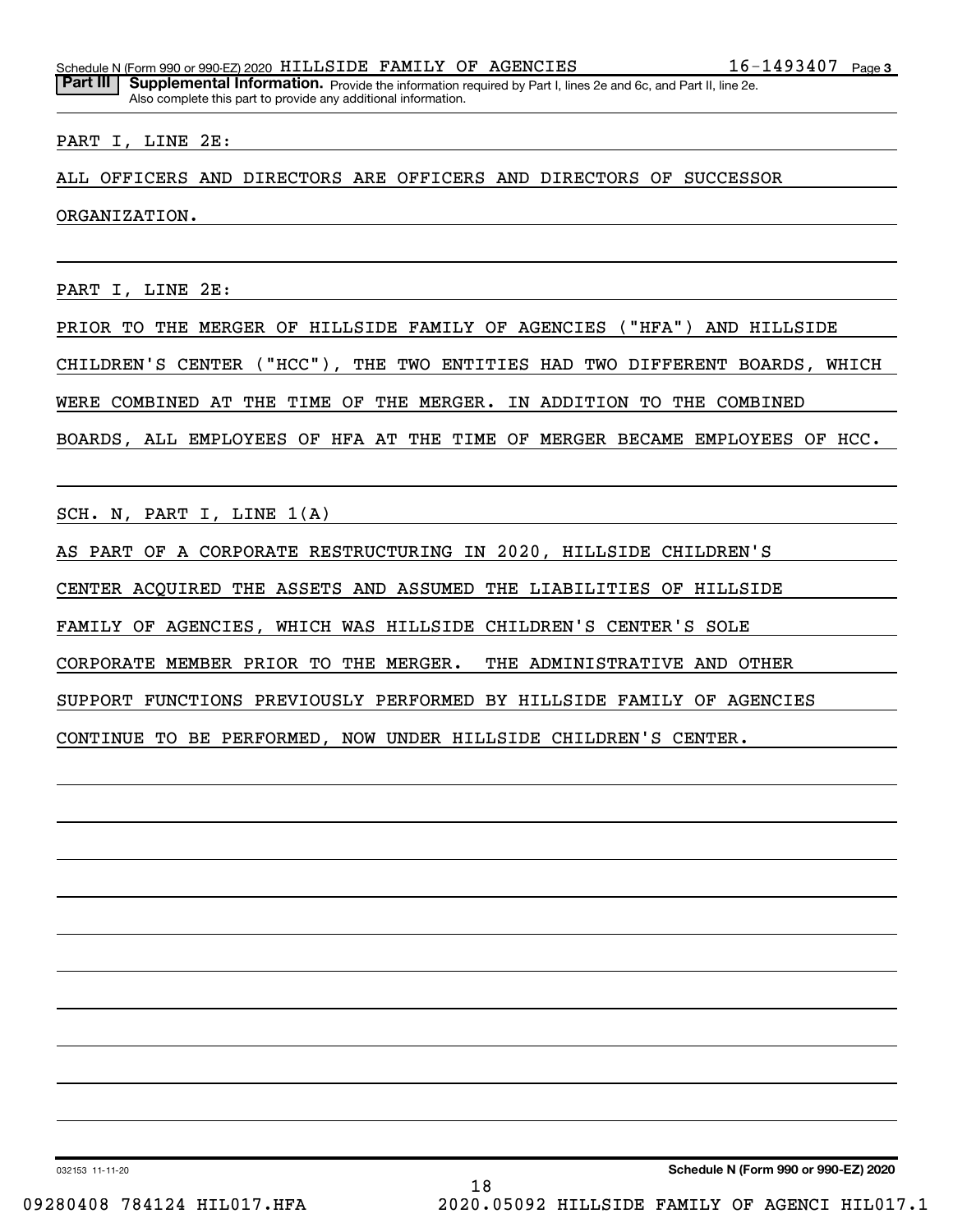| <b>SCHEDULE O</b><br>(Form 990 or 990-EZ)<br>Department of the Treasury | Supplemental Information to Form 990 or 990-EZ<br>Complete to provide information for responses to specific questions on<br>Form 990 or 990-EZ or to provide any additional information.<br>Attach to Form 990 or 990-EZ. |                    |          | OMB No. 1545-0047<br><b>Open to Public</b>          |
|-------------------------------------------------------------------------|---------------------------------------------------------------------------------------------------------------------------------------------------------------------------------------------------------------------------|--------------------|----------|-----------------------------------------------------|
| Internal Revenue Service<br>Name of the organization                    | Go to www.irs.gov/Form990 for the latest information.                                                                                                                                                                     |                    |          | Inspection<br><b>Employer identification number</b> |
|                                                                         | HILLSIDE FAMILY OF AGENCIES                                                                                                                                                                                               |                    |          | 16-1493407                                          |
|                                                                         | FORM 990-EZ, PART I, LINE 20, CHANGES IN NET ASSETS:                                                                                                                                                                      |                    |          |                                                     |
| CHANGES                                                                 | IN NET ASSETS OR FUND BALANCES:                                                                                                                                                                                           |                    |          | <b>AMOUNT:</b>                                      |
|                                                                         | TRANSFER OF NET ASSETS TO AFFILIATE ON 07/01/2020                                                                                                                                                                         |                    |          | $-18, 723, 773.$                                    |
|                                                                         |                                                                                                                                                                                                                           |                    |          |                                                     |
|                                                                         | FORM 990-EZ, PART II, LINE 24, OTHER ASSETS:                                                                                                                                                                              |                    |          |                                                     |
| DESCRIPTION                                                             |                                                                                                                                                                                                                           | BEG. OF YEAR       |          | END OF YEAR                                         |
| ACCOUNTS RECEIVABLE, NET                                                |                                                                                                                                                                                                                           |                    | 268,091. | 0.                                                  |
| PREPAID EXPENSES                                                        |                                                                                                                                                                                                                           | 1,555,616.         |          | 0.                                                  |
|                                                                         | INTERAFFILIATE RECEIVABLE - NET                                                                                                                                                                                           | 27,616,143.        |          | 0.                                                  |
|                                                                         | CAPTIVE INSURANCE PROGRAM                                                                                                                                                                                                 | 3,371,533.         |          | 0.                                                  |
|                                                                         | BENEFICIAL INTEREST IN NET ASSETS OF HILLSIDE                                                                                                                                                                             |                    |          |                                                     |
| FOUNDATION                                                              |                                                                                                                                                                                                                           | 18,486,286.        |          | 0.                                                  |
| OTHER DEPRECIABLE ASSETS                                                |                                                                                                                                                                                                                           |                    | 366,720. | 0.                                                  |
|                                                                         | TOTAL TO FORM 990-EZ, LINE 24                                                                                                                                                                                             | 51,664,389.        |          | 0.                                                  |
|                                                                         |                                                                                                                                                                                                                           |                    |          |                                                     |
| FORM $990 - EZ$ ,                                                       | PART II, LINE 26, OTHER LIABILITIES:                                                                                                                                                                                      |                    |          |                                                     |
| DESCRIPTION                                                             |                                                                                                                                                                                                                           | BEG. OF YEAR       |          | END OF YEAR                                         |
|                                                                         | ACCRUED PENSION OBLIGATION                                                                                                                                                                                                | 6,390,686.         |          | $0 \cdot$                                           |
|                                                                         | INTEREST RATE SWAP LIABILITY                                                                                                                                                                                              | 139,058.           |          | $0 \cdot$                                           |
|                                                                         | SECURED MORTGAGES AND NOTES PAYABLE TO                                                                                                                                                                                    |                    |          |                                                     |
| UNRELATED THIRD PARTIES                                                 |                                                                                                                                                                                                                           | 19,490,161.        |          | $0 \cdot$                                           |
|                                                                         | ACCOUNTS PAYABLE AND ACCRUED EXPENSES                                                                                                                                                                                     | 7, <u>732,293.</u> |          | $0 \cdot$                                           |
|                                                                         | TOTAL TO FORM 990-EZ, LINE 26                                                                                                                                                                                             | 33,752,198.        |          | $0 \cdot$                                           |
|                                                                         |                                                                                                                                                                                                                           |                    |          |                                                     |
|                                                                         | FORM 990-EZ, PART III, PRIMARY EXEMPT PURPOSE - TO PROVIDE ADMINISTRATIVE                                                                                                                                                 |                    |          |                                                     |
|                                                                         | SUPPORT FOR ITS TAX EXEMPT AFFILIATES - HILLSIDE CHILDREN'S CENTER AND                                                                                                                                                    |                    |          |                                                     |
| 032211 11-20-20                                                         | LHA For Paperwork Reduction Act Notice, see the Instructions for Form 990 or 990-EZ.                                                                                                                                      |                    |          | Schedule O (Form 990 or 990-EZ) 2020                |
|                                                                         | 19                                                                                                                                                                                                                        |                    |          |                                                     |

09280408 784124 HIL017.HFA 2020.05092 HILLSIDE FAMILY OF AGENCI HIL017.1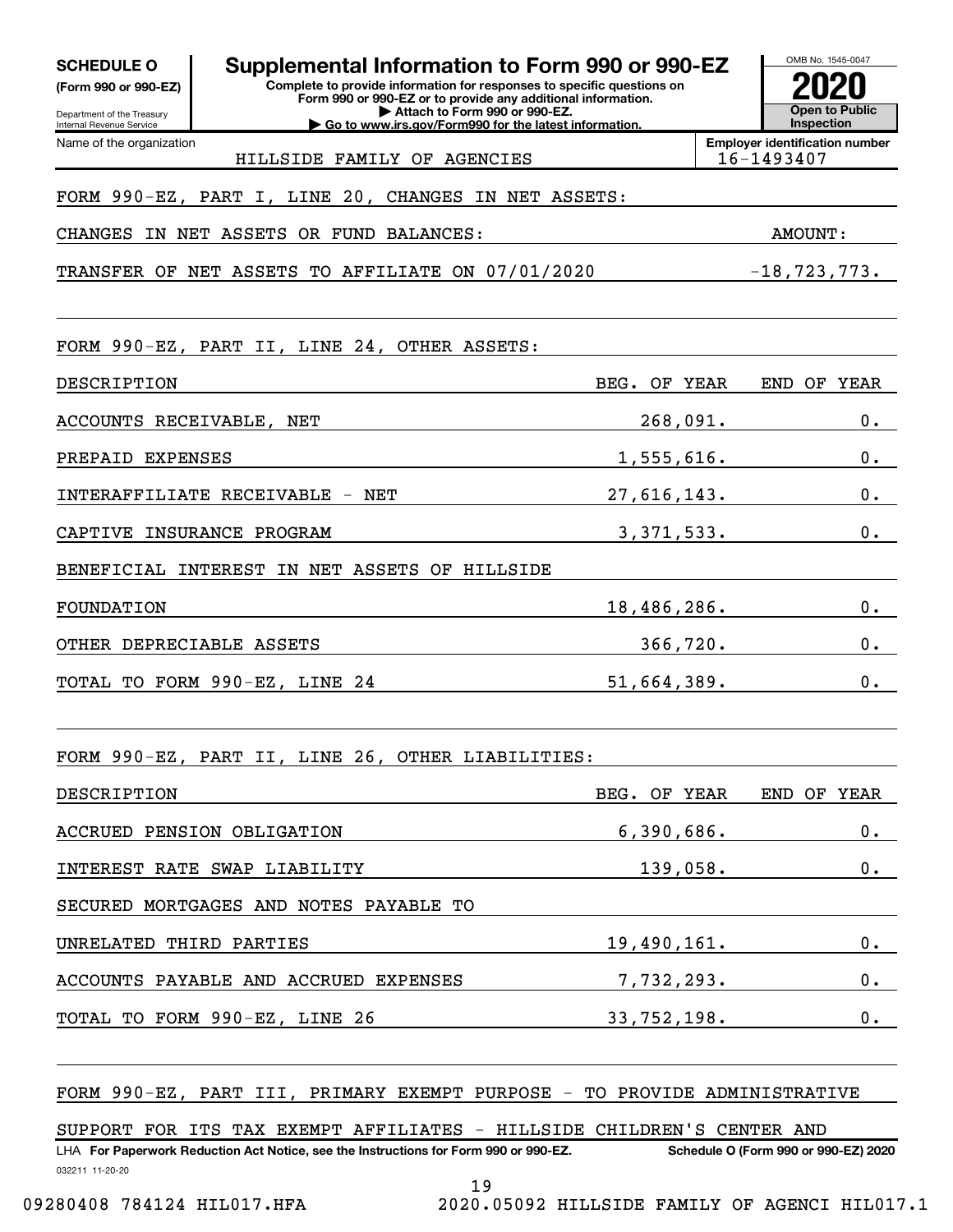|  | Schedule O (Form 990 or 990-EZ) 2020 |  | Page |  |
|--|--------------------------------------|--|------|--|
|--|--------------------------------------|--|------|--|

HILLSIDE FAMILY OF AGENCIES | 16-1493407

HILLSIDE FOUNDATION.

FORM 990-EZ, PART V, INFORMATION REGARDING PERSONAL BENEFIT CONTRACTS:

THE ORGANIZATION DID NOT, DURING THE YEAR, RECEIVE ANY FUNDS, DIRECTLY,

OR INDIRECTLY, TO PAY PREMIUMS ON A PERSONAL BENEFIT CONTRACT.

THE ORGANIZATION, DID NOT, DURING THE YEAR, PAY ANY PREMIUMS, DIRECTLY,

OR INDIRECTLY, ON A PERSONAL BENEFIT CONTRACT.

Schedule O (Form 990 or 990-EZ) 2020

032212 11-20-20